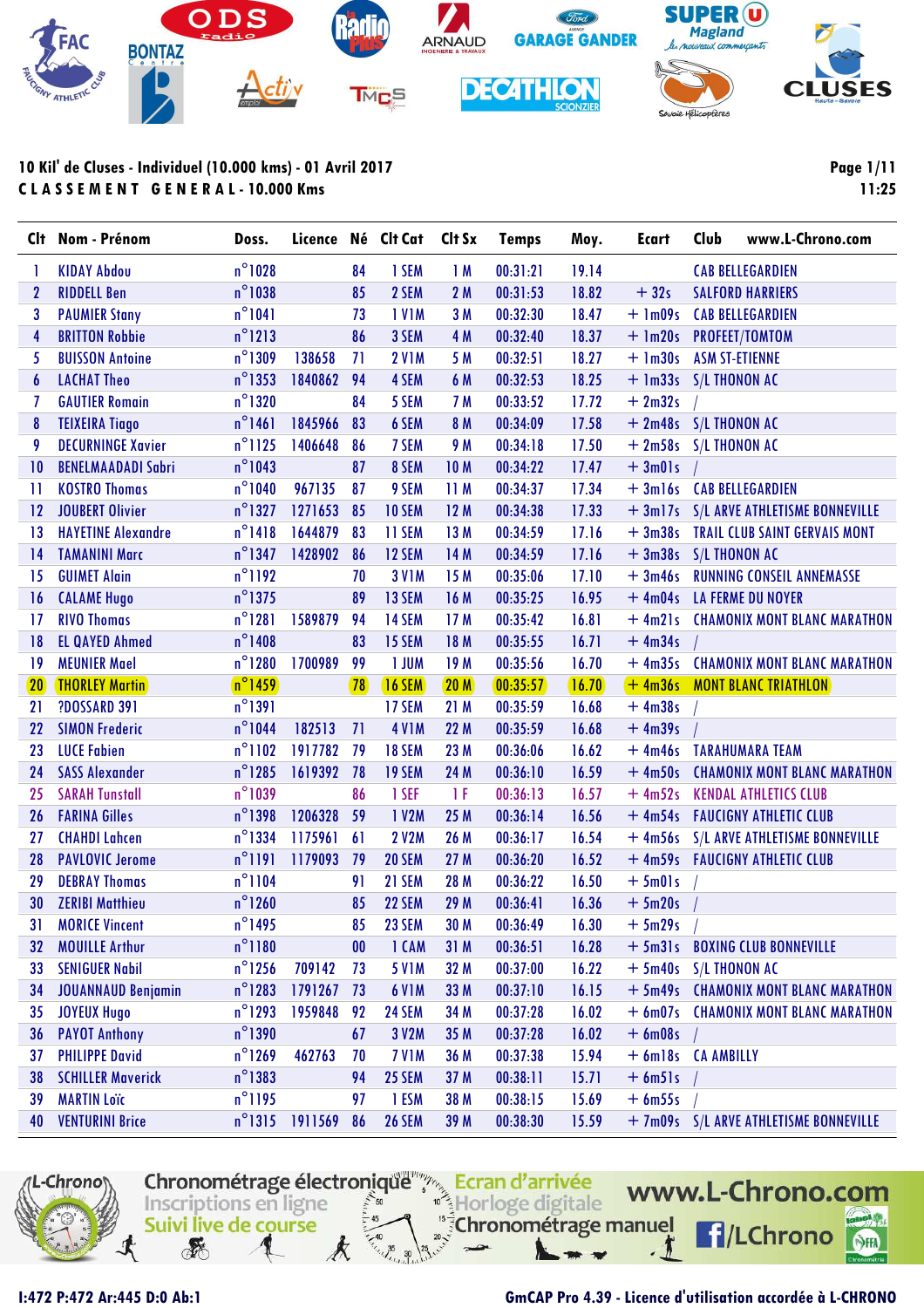

| Clt | Nom - Prénom                    | Doss.            | Licence Né Clt Cat          |              |               | Clt Sx | <b>Temps</b> | Moy.    | <b>Ecart</b>         | Club<br>www.L-Chrono.com             |
|-----|---------------------------------|------------------|-----------------------------|--------------|---------------|--------|--------------|---------|----------------------|--------------------------------------|
| 41  | <b>SCHMITT Aymeric</b>          | $n^{\circ}$ 1372 |                             | 75           | <b>8 V1M</b>  | 40 M   | 00:38:34     | 15.56   | $+7m$ <sup>14s</sup> |                                      |
| 42  | <b>MORIN Clement</b>            | $n^{\circ}$ 1367 | 976991                      | 78           | 27 SEM        | 41 M   | 00:38:37     | 15.54   |                      | + 7m17s S/L THONON AC                |
| 43  | <b>MARTIN Claire</b>            | $n^{\circ}$ 1027 |                             | 80           | 2 SEF         | 2F     | 00:38:49     | 15.46   | $+7m28s$             |                                      |
| 44  | <b>CHATELARD Lionel</b>         | $n^{\circ}$ 1287 | 1725958                     | 73           | <b>9 V1M</b>  | 42 M   | 00:38:49     | 15.46   |                      | + 7m29s CHAMONIX MONT BLANC MARATHON |
| 45  | <b>BRUGGER Didier</b>           | $n^{\circ}$ 1117 |                             | 73           | <b>10 VIM</b> | 43M    | 00:38:56     | 15.41   |                      | + 7m36s PASSY MONT BLANC TRIATHLON   |
| 46  | <b>FARINA Denis</b>             | $n^{\circ}$ 1029 |                             | 57           | 1 V3M         | 44 M   | 00:39:01     | 15.38   | $+7m40s$             |                                      |
| 47  | <b>FROISSART Tom</b>            | $n^{\circ}$ 1242 | 1655775                     | 01           | 2 CAM         | 45 M   | 00:39:01     | 15.38   |                      | + 7m41s S/L THONON AC                |
| 48  | <b>BONNAZ Raphael</b>           | $n^{\circ}$ 1427 | 1213593                     | 75           | <b>11 V1M</b> | 46 M   | 00:39:05     | 15.36   |                      | + 7m44s S/L THONON AC                |
| 49  | <b>MOUILLE Stephane</b>         | $n^{\circ}1181$  |                             | 70           | <b>12 V1M</b> | 47 M   | 00:39:14     | 15.29   | $+7m54s$             |                                      |
| 50  | <b>JACQUARD Cyril</b>           | $n^{\circ}$ 1476 | 1223365                     | 82           | <b>28 SEM</b> | 48 M   | 00:39:18     | 15.27   |                      | + 7m57s  FAUCIGNY ATHLETIC CLUB      |
| 51  | <b>MENGUY Loann</b>             | $n^{\circ}$ 1200 |                             | 93           | <b>29 SEM</b> | 49 M   | 00:39:27     | 15.21   | $+ 8m07s$            |                                      |
| 52  | <b>NOE Etienne</b>              | $n^{\circ}$ 1154 | 1775613                     | 86           | <b>30 SEM</b> | 50 M   | 00:39:38     | 15.14   |                      | + 8m17s SALLANCHES PASSY AC          |
| 53  | <b>WHITE Natalie</b>            | $n^{\circ}1214$  |                             | 82           | 3 SEF         | 3F     | 00:39:43     | 15.11   | $+ 8m22s$            |                                      |
| 54  | <b>TISSET Mathieu</b>           | $n^{\circ}$ 1500 |                             | 87           | 31 SEM        | 51 M   | 00:39:46     | 15.09   | $+ 8m25s$            |                                      |
| 55  | <b>MAGNIN Glen</b>              | $n^{\circ}$ 1086 |                             | 88           | <b>32 SEM</b> | 52 M   | 00:39:46     | 15.09   | $+ 8m26s$            |                                      |
| 56  | <b>BUAT ALBIANA Richard</b>     | $n^{\circ}$ 1370 | 1944368                     | 76           | <b>13 V1M</b> | 53 M   | 00:39:47     | 15.08   |                      | + 8m27s SALLANCHES PASSY AC          |
| 57  | <b>VULLIEZ Stephane</b>         | $n^{\circ}$ 1468 |                             | 67           | <b>4 V2M</b>  | 54 M   | 00:39:53     | 15.05   | $+8m33s$             |                                      |
| 58  | <b>KIRAL Mehmet</b>             | $n^{\circ}$ 1278 |                             | 70           | <b>14 V1M</b> | 55 M   | 00:39:54     | 15.04   | $+ 8m33s$            |                                      |
| 59  | <b>DEHMANI Rachid</b>           | $n^{\circ}$ 1173 |                             | 83           | 33 SEM        | 56 M   | 00:40:02     | 14.99   | $+ 8m41s$            |                                      |
| 60  | <b>CARITE Gauthier</b>          | $n^{\circ}$ 1274 |                             | $\boxed{00}$ | $3$ CAM       | 57M    | 00:40:02     | (14.99) |                      | + 8m42s PASSY MONT BLANC TRIATHLON   |
| 61  | <b>DELPIERRE Jeremy</b>         | $n^{\circ}$ 1429 | 1763012                     | 79           | <b>34 SEM</b> | 58 M   | 00:40:19     | 14.89   |                      | $+ 8m59s$ S/L THONON AC              |
| 62  | <b>NACHIN Cyril</b>             | $n^{\circ}$ 1328 |                             | 79           | <b>35 SEM</b> | 59 M   | 00:40:23     | 14.86   | $+9m03s$             |                                      |
| 63  | <b>SOUZEAU Frankie</b>          | $n^{\circ}$ 1420 |                             | 88           | <b>36 SEM</b> | 60 M   | 00:40:24     | 14.86   | $+9m03s$             |                                      |
| 64  | <b>BORNET Julien</b>            | $n^{\circ}$ 1337 |                             | 83           | 37 SEM        | 61 M   | 00:40:25     | 14.85   | $+9m04s$             | <b>TRISALEVE ANNEMASSE AGGLO</b>     |
| 65  | <b>POUPON Cedric</b>            | $n^{\circ}$ 1223 |                             | 80           | <b>38 SEM</b> | 62 M   | 00:40:32     | 14.81   | $+9$ mlls FAC        |                                      |
| 66  | <b>RICKLIN Francis</b>          | $n^{\circ}$ 1400 | 1641910                     | 89           | <b>39 SEM</b> | 63 M   | 00:40:34     | 14.79   |                      | $+$ 9m14s $S/L$ AC EVIAN             |
| 67  | <b>DA MOUTA Frederic</b>        | $n^{\circ}1109$  |                             | 83           | 40 SEM        | 64 M   | 00:40:35     | 14.79   | $+9m15s$             |                                      |
| 68  | <b>ELOY Laury</b>               | $n^{\circ}$ 1409 |                             | 96           | 1 ESF         | 4F     | 00:40:35     | 14.78   | $+9m15s$             |                                      |
| 69  | <b>VERNON Stephane</b>          | $n^{\circ}$ 1296 | 375716                      | 82           | 41 SEM        | 65 M   | 00:40:38     | 14.77   | $+9m17s$             | <b>CLUSES</b>                        |
| 70  | <b>PUKE Liene</b>               | $n^{\circ}$ 1176 |                             | 88           | 4 SEF         | 5F     | 00:40:38     | 14.77   | + 9m18s LATVIA       |                                      |
| 71  | <b>MONTAGNY Nicolas</b>         |                  | n <sup>o</sup> 1185 1594518 | 98           | 2 JUM         | 66 M   | 00:40:38     | 14.77   | + 9m18s CLUSES       |                                      |
| 72  | <b>MAHIET Romain</b>            | $n^{\circ}$ 1492 |                             | 89           | 42 SEM        | 67 M   | 00:40:40     | 14.76   | $+9m19s$             |                                      |
| 73  | <b>MUGNIER David</b>            | $n^{\circ}$ 1226 |                             | 83           | 43 SEM        | 68 M   | 00:40:43     | 14.74   |                      | + 9m22s CAF LA ROCHE BONNEVILLE      |
| 74  | <b>LAMOUILLE Eric</b>           | $n^{\circ}$ 1198 | 1722609                     | 73           | <b>15 V1M</b> | 69 M   | 00:40:43     | 14.74   |                      | $+9m22s$ S/L THONON AC               |
| 75  | <b>MOLFETTI Mathieu</b>         | $n^{\circ}$ 1275 |                             | 78           | 44 SEM        | 70 M   | 00:40:43     | 14.74   | $+9m22s$             |                                      |
| 76  | <b>CAMERON-BEAUMONT Richard</b> | $n^{\circ}$ 1290 | 1542118                     | 73           | <b>16 V1M</b> | 71 M   | 00:40:43     | 14.74   |                      | + 9m22s CHAMONIX MONT BLANC MARATHON |
| 77  | <b>CRETTON Morgane</b>          | $n^{\circ}$ 1266 | 1454318                     | 84           | 5 SEF         | 6 F    | 00:40:43     | 14.74   | $+9m23s$             | <b>CHAMONIX MONT BLANC MARATHON</b>  |
| 78  | <b>CAMBOULIVES Daniel</b>       | $n^{\circ}$ 1358 |                             | 52           | 2 V3M         | 72 M   | 00:40:46     | 14.72   | $+9m25s$             |                                      |
| 79  | <b>LACHAT Edmee</b>             | $n^{\circ}$ 1241 | 1709447                     | 00           | 1 CAF         | 7 F    | 00:40:49     | 14.71   |                      | $+9m28s$ S/L THONON AC               |
| 80  | <b>HERACLIDE David</b>          | $n^{\circ}$ 1243 | 1192422 66                  |              | 5 V2M         | 73 M   | 00:40:49     | 14.70   |                      | $+9m29s$ S/L THONON AC               |



### **I:472 P:472 Ar:445 D:0 Ab:1 GmCAP Pro 4.39 - Licence d'utilisation accordée à L-CHRONO**

**Page 2/11 11:25**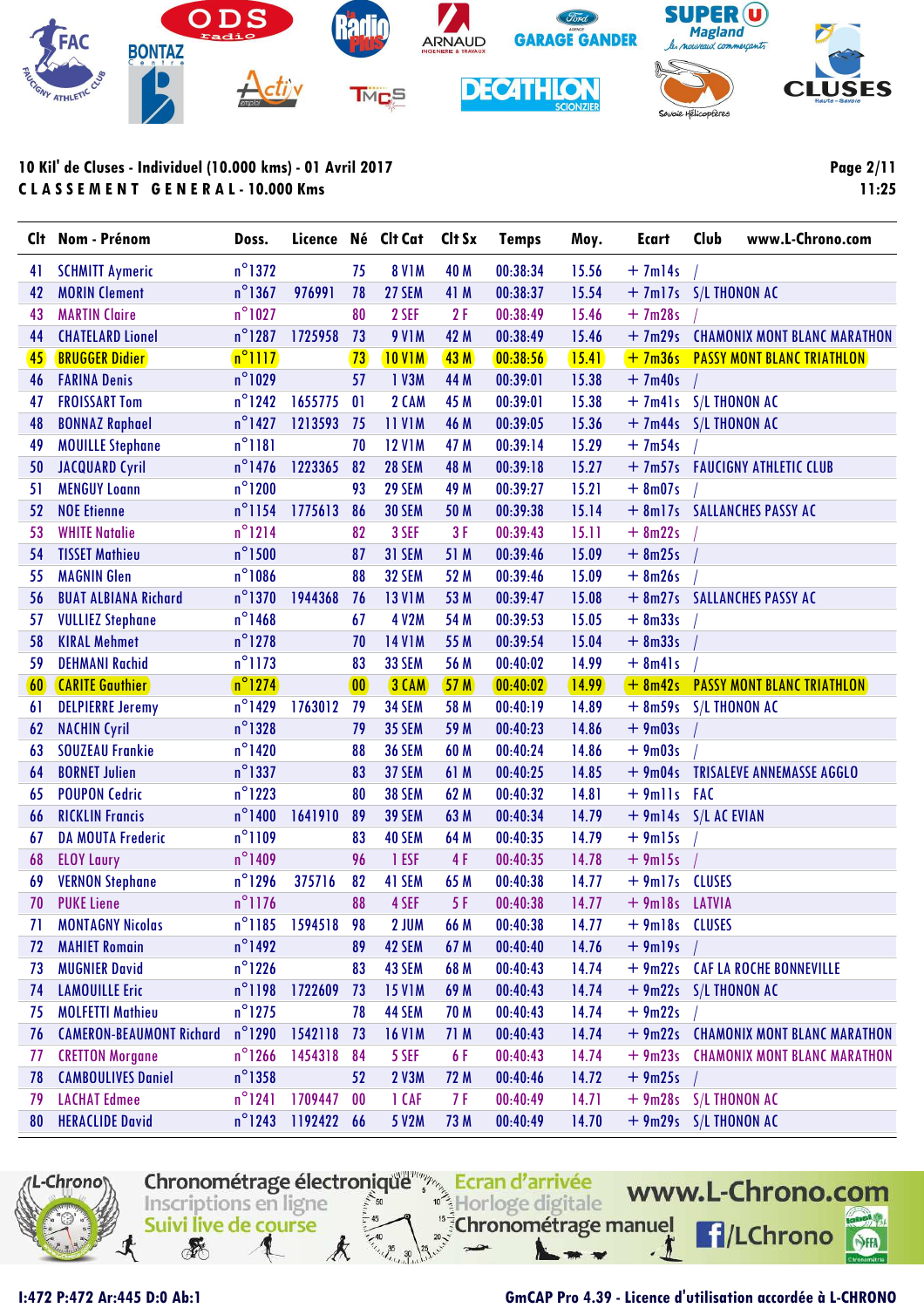

**Page 3/11 11:25**

| $n^{\circ}$ 1286<br>1524603<br><b>17 V1M</b><br>74 M<br>00:41:10<br><b>CURRAL Jacky</b><br>-71<br>14.58<br>+ 9m49s CHAMONIX MONT BLANC MARATHON<br>81<br>$n^{\circ}$ 1475<br><b>LOUVARD Matthieu</b><br>45 SEM<br>75 M<br>00:41:17<br>14.54<br>86<br>$+9m57s$<br>82<br>$n^{\circ}$ 1403<br>46 SEM<br>76 M<br>00:41:18<br>14.53<br>$+9m57s$ LOU TAVAN<br>83<br><b>MEYNET-MEUNIER Etienne</b><br>94<br>$n^{\circ}$ 1264<br>47 SEM<br>00:41:20<br>14.52<br>+ 10m00s SALLANCHES PASSY AC<br><b>LECOULS Michael</b><br>1714268<br>81<br>77 M<br>84<br>$n^{\circ}$ 1140<br>48 SEM<br>78 M<br>14.49<br><b>BERNEDE Fabrice</b><br>81<br>00:41:25<br>+ 10m04s FAUCIGNY ATHLETIC CLUB<br>85<br>$n^{\circ}$ 1258<br><b>SAKER Karim</b><br>134359<br><b>18 V1M</b><br>14.48<br>73<br>79 M<br>00:41:27<br>+ 10m07s S/L THONON AC<br>86<br>$n^{\circ}$ 1422<br>49 SEM<br><b>BECHET Romain</b><br>94<br>80 M<br>00:41:27<br>14.48<br>$+$ 10m07s /<br>87<br>$n^{\circ}$ 1380<br>1365307<br>14.45<br>+ 10mlls FAUCIGNY ATHLETIC CLUB<br>88<br><b>GOURDAN Fabrice</b><br>64<br>6 V2M<br>81 M<br>00:41:31<br>$n^{\circ}$ 1156<br><b>PINOT Perrine</b><br>206397<br>82<br>6 SEF<br>8F<br>00:41:33<br>14.44<br>+ 10m13s SALLANCHES PASSY AC<br>89<br>$n^{\circ}$ 1249<br><b>CHAMOUX Thibaut</b><br>95<br>2 ESM<br>82 M<br>14.33<br>00:41:53<br>$+$ 10m33s /<br>90<br>$n^{\circ}1121$<br>1955443<br><b>50 SEM</b><br>83 M<br>14.32<br><b>FORNONI Renaud</b><br>87<br>00:41:55<br>+ 10m34s FAUCIGNY ATHLETIC CLUB<br>91<br>$n^{\circ}$ 1160<br><b>BAUD Nicolas</b><br>3 ESM<br>84 M<br>14.31<br>92<br>97<br>00:41:55<br>$+$ 10m35s /<br>$n^{\circ}1451$<br><b>MASSIN Nicolas</b><br>85<br>85M<br>14.31<br>+ 10m35s PASSY MONT BLANC TRIATHLON<br>93<br>51 SEM<br>00:41:56<br>$n^{\circ}$ 1386<br><b>PERRIN CONFORT Didier</b><br><b>86 M</b><br>[00:41:56]<br>(14.31)<br>94<br>$\sqrt{71}$<br><b>19 VIM</b><br>+ 10m36s PASSY MONT BLANC TRIATHLON<br>$n^{\circ}$ 1036<br>14.29<br><b>ROUILLER Philippe</b><br>53<br>3 V3M<br>87 M<br>00:42:00<br>$+$ 10m40s /<br>95<br>$n^{\circ}$ 1389<br><b>CURDY Odile</b><br>1 V <sub>2F</sub><br>9 F<br>14.28<br>1313901<br>63<br>00:42:01<br>+ 10m41s EVIAN OFF COURSE<br>96<br>$n^{\circ}$ 1462<br><b>MCKEARNEY Neil</b><br><b>20 V1M</b><br>88 M<br>14.18<br>00:42:18<br>$+10m58s$<br>97<br>73<br>$n^{\circ}$ 1294<br>1116846<br>63<br><b>7 V2M</b><br>89 M<br>00:42:31<br>14.11<br><b>PLANTIE Philippe</b><br>+ 11m11s CHAMONIX MONT BLANC MARATHON<br>98<br>$n^{\circ}$ 1385<br><b>BOISIER Adrien</b><br>52 SEM<br><b>90 M</b><br>00:42:35<br>14.09<br>99<br>84<br>$+$ 11m15s<br>$n^{\circ}$ 1093<br><b>MENGUY Bernard</b><br>46<br>1 V4M<br>91 M<br>00:42:38<br>14.08<br>$+$ 11m17s /<br>100<br>$n^{\circ}$ 1233<br><b>ZILBER Nadine</b><br>1930182<br>1 VIF<br>71<br>10F<br>00:42:39<br>14.07<br>+ 11m18s S/L THONON AC<br>101<br>$n^{\circ}$ 1257<br>705076<br><b>8 V2M</b><br>92 M<br>14.07<br>102<br><b>VOISIN Martial</b><br>60<br>00:42:39<br>+ 11m18s S/L THONON AC<br>$n^{\circ}$ 1164<br>1853355<br>53 SEM<br>93 M<br>14.06<br>103<br><b>PHILIPPE Louis</b><br>92<br>00:42:41<br>+ 11m21s SALLANCHES PASSY AC<br>$n^{\circ}$ 1336<br><b>FOURNIVAL Gisele</b><br>998714<br><b>2 V1F</b><br>00:42:54<br>13.99<br>68<br>11F<br>+ 11m33s CA AMBILLY<br>104<br>$n^{\circ}$ 1066<br><b>54 SEM</b><br>94 M<br>00:43:03<br>105<br><b>MORAN Anthony</b><br>83<br>13.94<br>$+$ 11m43s /<br>$n^{\circ}1100$<br><b>VUARCHEX Steve</b><br><b>55 SEM</b><br>95 M<br>83<br>00:43:12<br>13.89<br>$+$ 11m52s /<br>106<br>$n^{\circ}$ 1178<br>1772117<br>13.89<br>107<br><b>PICARD Benoit</b><br>85<br><b>56 SEM</b><br>96 M<br>00:43:13<br>+ 11m53s LES FOULEES CHABLAISIENNES<br>$n^{\circ}$ 1273<br>108<br><b>GHENO Thierry</b><br>67<br>9 V2M<br>97 M<br>00:43:18<br>13.86<br>$+$ 11m57s /<br>$n^{\circ}$ 1172<br><b>109</b><br><b>DONZEL Amandine</b><br>264689<br>83<br>7 SEF<br>12F<br>00:43:21<br>13.84<br>+ 12m01s SALLANCHES PASSY AC<br>$n^{\circ}$ 1030<br>57 SEM<br>13.84<br>110<br><b>VOISEY Andy</b><br>92<br><b>98 M</b><br>00:43:21<br>$+$ 12m01s /<br>$n^{\circ}$ 1405<br>79<br><b>58 SEM</b><br>111 FUCHS Olivier<br>99 M<br>00:43:23<br>13.83<br>$+$ 12m03s /<br>$n^{\circ}$ 1452<br>112 INGREMEAU Peggy<br>1626335<br>3 V <sub>1</sub> F<br>13F<br>00:43:26<br>13.81<br>-77<br>+ 12m06s FAUCIGNY ATHLETIC CLUB<br>$n^{\circ}$ 1365<br><b>VAILLANT Rodolphe</b><br><b>21 V1M</b><br>100 <sub>M</sub><br>00:43:27<br>13.81<br>$+$ 12m06s /<br>113<br>70<br><b>ESCUDÉ VILANOVA Elisabet</b><br>$n^{\circ}$ 1103<br>114<br>89<br>8 SEF<br>14F<br>00:43:27<br>13.81<br>$+ 12m07s$ /<br>$n^{\circ}$ 1332<br><b>GUILLAUMOT Fabien</b><br>$+$ 12m13s<br><b>22 V1M</b><br>101 M<br>00:43:33<br>13.78<br>115<br>76<br>$n^{\circ}$ 1107<br><b>FOTI Cyndie</b><br>9 SEF<br>+ 12m13s HOTEL WILSON - GENEVE<br>90<br>15F<br>00:43:34<br>13.78<br>116<br>$n^{\circ}$ 1381<br><b>VERDIER Urielle</b><br><b>10 SEF</b><br>00:43:40<br>117<br>16F<br>13.74<br>$+ 12m20s$<br>87<br>$n^{\circ}$ 1157<br><b>GRANGER Raphael</b><br>102 M<br><b>59 SEM</b><br>00:43:44<br>13.72<br>$+$ 12m23s<br>118<br>78<br><b>SCHILDKNECHT Jean-charles</b><br>$n^{\circ}$ 1229<br>83<br>60 SEM<br>103 M<br>00:43:44<br>13.72<br>$+$ 12m24s<br>119<br>$n^{\circ}1141$<br>120 LEGAY Nicolas<br>83<br>61 SEM<br>104M<br>00:43:46<br>13.71<br>$+ 12m25s$ / | Clt | Nom - Prénom | Doss. |  | Licence Né Clt Cat Clt Sx | <b>Temps</b> | Moy. | <b>Ecart</b> | Club<br>www.L-Chrono.com |
|-------------------------------------------------------------------------------------------------------------------------------------------------------------------------------------------------------------------------------------------------------------------------------------------------------------------------------------------------------------------------------------------------------------------------------------------------------------------------------------------------------------------------------------------------------------------------------------------------------------------------------------------------------------------------------------------------------------------------------------------------------------------------------------------------------------------------------------------------------------------------------------------------------------------------------------------------------------------------------------------------------------------------------------------------------------------------------------------------------------------------------------------------------------------------------------------------------------------------------------------------------------------------------------------------------------------------------------------------------------------------------------------------------------------------------------------------------------------------------------------------------------------------------------------------------------------------------------------------------------------------------------------------------------------------------------------------------------------------------------------------------------------------------------------------------------------------------------------------------------------------------------------------------------------------------------------------------------------------------------------------------------------------------------------------------------------------------------------------------------------------------------------------------------------------------------------------------------------------------------------------------------------------------------------------------------------------------------------------------------------------------------------------------------------------------------------------------------------------------------------------------------------------------------------------------------------------------------------------------------------------------------------------------------------------------------------------------------------------------------------------------------------------------------------------------------------------------------------------------------------------------------------------------------------------------------------------------------------------------------------------------------------------------------------------------------------------------------------------------------------------------------------------------------------------------------------------------------------------------------------------------------------------------------------------------------------------------------------------------------------------------------------------------------------------------------------------------------------------------------------------------------------------------------------------------------------------------------------------------------------------------------------------------------------------------------------------------------------------------------------------------------------------------------------------------------------------------------------------------------------------------------------------------------------------------------------------------------------------------------------------------------------------------------------------------------------------------------------------------------------------------------------------------------------------------------------------------------------------------------------------------------------------------------------------------------------------------------------------------------------------------------------------------------------------------------------------------------------------------------------------------------------------------------------------------------------------------------------------------------------------------------------------------------------------------------------------------------------------------------------------------------------------------------------------------------------------------------------------------------------------------------------------------------------------------------------------------------------------------------------------------------------------------------------------------------------------------------------------------------------------------------------------------------------------------------------------------------------------------------------------------------------------------------------------------------------------------------------------------|-----|--------------|-------|--|---------------------------|--------------|------|--------------|--------------------------|
|                                                                                                                                                                                                                                                                                                                                                                                                                                                                                                                                                                                                                                                                                                                                                                                                                                                                                                                                                                                                                                                                                                                                                                                                                                                                                                                                                                                                                                                                                                                                                                                                                                                                                                                                                                                                                                                                                                                                                                                                                                                                                                                                                                                                                                                                                                                                                                                                                                                                                                                                                                                                                                                                                                                                                                                                                                                                                                                                                                                                                                                                                                                                                                                                                                                                                                                                                                                                                                                                                                                                                                                                                                                                                                                                                                                                                                                                                                                                                                                                                                                                                                                                                                                                                                                                                                                                                                                                                                                                                                                                                                                                                                                                                                                                                                                                                                                                                                                                                                                                                                                                                                                                                                                                                                                                                                                                                       |     |              |       |  |                           |              |      |              |                          |
|                                                                                                                                                                                                                                                                                                                                                                                                                                                                                                                                                                                                                                                                                                                                                                                                                                                                                                                                                                                                                                                                                                                                                                                                                                                                                                                                                                                                                                                                                                                                                                                                                                                                                                                                                                                                                                                                                                                                                                                                                                                                                                                                                                                                                                                                                                                                                                                                                                                                                                                                                                                                                                                                                                                                                                                                                                                                                                                                                                                                                                                                                                                                                                                                                                                                                                                                                                                                                                                                                                                                                                                                                                                                                                                                                                                                                                                                                                                                                                                                                                                                                                                                                                                                                                                                                                                                                                                                                                                                                                                                                                                                                                                                                                                                                                                                                                                                                                                                                                                                                                                                                                                                                                                                                                                                                                                                                       |     |              |       |  |                           |              |      |              |                          |
|                                                                                                                                                                                                                                                                                                                                                                                                                                                                                                                                                                                                                                                                                                                                                                                                                                                                                                                                                                                                                                                                                                                                                                                                                                                                                                                                                                                                                                                                                                                                                                                                                                                                                                                                                                                                                                                                                                                                                                                                                                                                                                                                                                                                                                                                                                                                                                                                                                                                                                                                                                                                                                                                                                                                                                                                                                                                                                                                                                                                                                                                                                                                                                                                                                                                                                                                                                                                                                                                                                                                                                                                                                                                                                                                                                                                                                                                                                                                                                                                                                                                                                                                                                                                                                                                                                                                                                                                                                                                                                                                                                                                                                                                                                                                                                                                                                                                                                                                                                                                                                                                                                                                                                                                                                                                                                                                                       |     |              |       |  |                           |              |      |              |                          |
|                                                                                                                                                                                                                                                                                                                                                                                                                                                                                                                                                                                                                                                                                                                                                                                                                                                                                                                                                                                                                                                                                                                                                                                                                                                                                                                                                                                                                                                                                                                                                                                                                                                                                                                                                                                                                                                                                                                                                                                                                                                                                                                                                                                                                                                                                                                                                                                                                                                                                                                                                                                                                                                                                                                                                                                                                                                                                                                                                                                                                                                                                                                                                                                                                                                                                                                                                                                                                                                                                                                                                                                                                                                                                                                                                                                                                                                                                                                                                                                                                                                                                                                                                                                                                                                                                                                                                                                                                                                                                                                                                                                                                                                                                                                                                                                                                                                                                                                                                                                                                                                                                                                                                                                                                                                                                                                                                       |     |              |       |  |                           |              |      |              |                          |
|                                                                                                                                                                                                                                                                                                                                                                                                                                                                                                                                                                                                                                                                                                                                                                                                                                                                                                                                                                                                                                                                                                                                                                                                                                                                                                                                                                                                                                                                                                                                                                                                                                                                                                                                                                                                                                                                                                                                                                                                                                                                                                                                                                                                                                                                                                                                                                                                                                                                                                                                                                                                                                                                                                                                                                                                                                                                                                                                                                                                                                                                                                                                                                                                                                                                                                                                                                                                                                                                                                                                                                                                                                                                                                                                                                                                                                                                                                                                                                                                                                                                                                                                                                                                                                                                                                                                                                                                                                                                                                                                                                                                                                                                                                                                                                                                                                                                                                                                                                                                                                                                                                                                                                                                                                                                                                                                                       |     |              |       |  |                           |              |      |              |                          |
|                                                                                                                                                                                                                                                                                                                                                                                                                                                                                                                                                                                                                                                                                                                                                                                                                                                                                                                                                                                                                                                                                                                                                                                                                                                                                                                                                                                                                                                                                                                                                                                                                                                                                                                                                                                                                                                                                                                                                                                                                                                                                                                                                                                                                                                                                                                                                                                                                                                                                                                                                                                                                                                                                                                                                                                                                                                                                                                                                                                                                                                                                                                                                                                                                                                                                                                                                                                                                                                                                                                                                                                                                                                                                                                                                                                                                                                                                                                                                                                                                                                                                                                                                                                                                                                                                                                                                                                                                                                                                                                                                                                                                                                                                                                                                                                                                                                                                                                                                                                                                                                                                                                                                                                                                                                                                                                                                       |     |              |       |  |                           |              |      |              |                          |
|                                                                                                                                                                                                                                                                                                                                                                                                                                                                                                                                                                                                                                                                                                                                                                                                                                                                                                                                                                                                                                                                                                                                                                                                                                                                                                                                                                                                                                                                                                                                                                                                                                                                                                                                                                                                                                                                                                                                                                                                                                                                                                                                                                                                                                                                                                                                                                                                                                                                                                                                                                                                                                                                                                                                                                                                                                                                                                                                                                                                                                                                                                                                                                                                                                                                                                                                                                                                                                                                                                                                                                                                                                                                                                                                                                                                                                                                                                                                                                                                                                                                                                                                                                                                                                                                                                                                                                                                                                                                                                                                                                                                                                                                                                                                                                                                                                                                                                                                                                                                                                                                                                                                                                                                                                                                                                                                                       |     |              |       |  |                           |              |      |              |                          |
|                                                                                                                                                                                                                                                                                                                                                                                                                                                                                                                                                                                                                                                                                                                                                                                                                                                                                                                                                                                                                                                                                                                                                                                                                                                                                                                                                                                                                                                                                                                                                                                                                                                                                                                                                                                                                                                                                                                                                                                                                                                                                                                                                                                                                                                                                                                                                                                                                                                                                                                                                                                                                                                                                                                                                                                                                                                                                                                                                                                                                                                                                                                                                                                                                                                                                                                                                                                                                                                                                                                                                                                                                                                                                                                                                                                                                                                                                                                                                                                                                                                                                                                                                                                                                                                                                                                                                                                                                                                                                                                                                                                                                                                                                                                                                                                                                                                                                                                                                                                                                                                                                                                                                                                                                                                                                                                                                       |     |              |       |  |                           |              |      |              |                          |
|                                                                                                                                                                                                                                                                                                                                                                                                                                                                                                                                                                                                                                                                                                                                                                                                                                                                                                                                                                                                                                                                                                                                                                                                                                                                                                                                                                                                                                                                                                                                                                                                                                                                                                                                                                                                                                                                                                                                                                                                                                                                                                                                                                                                                                                                                                                                                                                                                                                                                                                                                                                                                                                                                                                                                                                                                                                                                                                                                                                                                                                                                                                                                                                                                                                                                                                                                                                                                                                                                                                                                                                                                                                                                                                                                                                                                                                                                                                                                                                                                                                                                                                                                                                                                                                                                                                                                                                                                                                                                                                                                                                                                                                                                                                                                                                                                                                                                                                                                                                                                                                                                                                                                                                                                                                                                                                                                       |     |              |       |  |                           |              |      |              |                          |
|                                                                                                                                                                                                                                                                                                                                                                                                                                                                                                                                                                                                                                                                                                                                                                                                                                                                                                                                                                                                                                                                                                                                                                                                                                                                                                                                                                                                                                                                                                                                                                                                                                                                                                                                                                                                                                                                                                                                                                                                                                                                                                                                                                                                                                                                                                                                                                                                                                                                                                                                                                                                                                                                                                                                                                                                                                                                                                                                                                                                                                                                                                                                                                                                                                                                                                                                                                                                                                                                                                                                                                                                                                                                                                                                                                                                                                                                                                                                                                                                                                                                                                                                                                                                                                                                                                                                                                                                                                                                                                                                                                                                                                                                                                                                                                                                                                                                                                                                                                                                                                                                                                                                                                                                                                                                                                                                                       |     |              |       |  |                           |              |      |              |                          |
|                                                                                                                                                                                                                                                                                                                                                                                                                                                                                                                                                                                                                                                                                                                                                                                                                                                                                                                                                                                                                                                                                                                                                                                                                                                                                                                                                                                                                                                                                                                                                                                                                                                                                                                                                                                                                                                                                                                                                                                                                                                                                                                                                                                                                                                                                                                                                                                                                                                                                                                                                                                                                                                                                                                                                                                                                                                                                                                                                                                                                                                                                                                                                                                                                                                                                                                                                                                                                                                                                                                                                                                                                                                                                                                                                                                                                                                                                                                                                                                                                                                                                                                                                                                                                                                                                                                                                                                                                                                                                                                                                                                                                                                                                                                                                                                                                                                                                                                                                                                                                                                                                                                                                                                                                                                                                                                                                       |     |              |       |  |                           |              |      |              |                          |
|                                                                                                                                                                                                                                                                                                                                                                                                                                                                                                                                                                                                                                                                                                                                                                                                                                                                                                                                                                                                                                                                                                                                                                                                                                                                                                                                                                                                                                                                                                                                                                                                                                                                                                                                                                                                                                                                                                                                                                                                                                                                                                                                                                                                                                                                                                                                                                                                                                                                                                                                                                                                                                                                                                                                                                                                                                                                                                                                                                                                                                                                                                                                                                                                                                                                                                                                                                                                                                                                                                                                                                                                                                                                                                                                                                                                                                                                                                                                                                                                                                                                                                                                                                                                                                                                                                                                                                                                                                                                                                                                                                                                                                                                                                                                                                                                                                                                                                                                                                                                                                                                                                                                                                                                                                                                                                                                                       |     |              |       |  |                           |              |      |              |                          |
|                                                                                                                                                                                                                                                                                                                                                                                                                                                                                                                                                                                                                                                                                                                                                                                                                                                                                                                                                                                                                                                                                                                                                                                                                                                                                                                                                                                                                                                                                                                                                                                                                                                                                                                                                                                                                                                                                                                                                                                                                                                                                                                                                                                                                                                                                                                                                                                                                                                                                                                                                                                                                                                                                                                                                                                                                                                                                                                                                                                                                                                                                                                                                                                                                                                                                                                                                                                                                                                                                                                                                                                                                                                                                                                                                                                                                                                                                                                                                                                                                                                                                                                                                                                                                                                                                                                                                                                                                                                                                                                                                                                                                                                                                                                                                                                                                                                                                                                                                                                                                                                                                                                                                                                                                                                                                                                                                       |     |              |       |  |                           |              |      |              |                          |
|                                                                                                                                                                                                                                                                                                                                                                                                                                                                                                                                                                                                                                                                                                                                                                                                                                                                                                                                                                                                                                                                                                                                                                                                                                                                                                                                                                                                                                                                                                                                                                                                                                                                                                                                                                                                                                                                                                                                                                                                                                                                                                                                                                                                                                                                                                                                                                                                                                                                                                                                                                                                                                                                                                                                                                                                                                                                                                                                                                                                                                                                                                                                                                                                                                                                                                                                                                                                                                                                                                                                                                                                                                                                                                                                                                                                                                                                                                                                                                                                                                                                                                                                                                                                                                                                                                                                                                                                                                                                                                                                                                                                                                                                                                                                                                                                                                                                                                                                                                                                                                                                                                                                                                                                                                                                                                                                                       |     |              |       |  |                           |              |      |              |                          |
|                                                                                                                                                                                                                                                                                                                                                                                                                                                                                                                                                                                                                                                                                                                                                                                                                                                                                                                                                                                                                                                                                                                                                                                                                                                                                                                                                                                                                                                                                                                                                                                                                                                                                                                                                                                                                                                                                                                                                                                                                                                                                                                                                                                                                                                                                                                                                                                                                                                                                                                                                                                                                                                                                                                                                                                                                                                                                                                                                                                                                                                                                                                                                                                                                                                                                                                                                                                                                                                                                                                                                                                                                                                                                                                                                                                                                                                                                                                                                                                                                                                                                                                                                                                                                                                                                                                                                                                                                                                                                                                                                                                                                                                                                                                                                                                                                                                                                                                                                                                                                                                                                                                                                                                                                                                                                                                                                       |     |              |       |  |                           |              |      |              |                          |
|                                                                                                                                                                                                                                                                                                                                                                                                                                                                                                                                                                                                                                                                                                                                                                                                                                                                                                                                                                                                                                                                                                                                                                                                                                                                                                                                                                                                                                                                                                                                                                                                                                                                                                                                                                                                                                                                                                                                                                                                                                                                                                                                                                                                                                                                                                                                                                                                                                                                                                                                                                                                                                                                                                                                                                                                                                                                                                                                                                                                                                                                                                                                                                                                                                                                                                                                                                                                                                                                                                                                                                                                                                                                                                                                                                                                                                                                                                                                                                                                                                                                                                                                                                                                                                                                                                                                                                                                                                                                                                                                                                                                                                                                                                                                                                                                                                                                                                                                                                                                                                                                                                                                                                                                                                                                                                                                                       |     |              |       |  |                           |              |      |              |                          |
|                                                                                                                                                                                                                                                                                                                                                                                                                                                                                                                                                                                                                                                                                                                                                                                                                                                                                                                                                                                                                                                                                                                                                                                                                                                                                                                                                                                                                                                                                                                                                                                                                                                                                                                                                                                                                                                                                                                                                                                                                                                                                                                                                                                                                                                                                                                                                                                                                                                                                                                                                                                                                                                                                                                                                                                                                                                                                                                                                                                                                                                                                                                                                                                                                                                                                                                                                                                                                                                                                                                                                                                                                                                                                                                                                                                                                                                                                                                                                                                                                                                                                                                                                                                                                                                                                                                                                                                                                                                                                                                                                                                                                                                                                                                                                                                                                                                                                                                                                                                                                                                                                                                                                                                                                                                                                                                                                       |     |              |       |  |                           |              |      |              |                          |
|                                                                                                                                                                                                                                                                                                                                                                                                                                                                                                                                                                                                                                                                                                                                                                                                                                                                                                                                                                                                                                                                                                                                                                                                                                                                                                                                                                                                                                                                                                                                                                                                                                                                                                                                                                                                                                                                                                                                                                                                                                                                                                                                                                                                                                                                                                                                                                                                                                                                                                                                                                                                                                                                                                                                                                                                                                                                                                                                                                                                                                                                                                                                                                                                                                                                                                                                                                                                                                                                                                                                                                                                                                                                                                                                                                                                                                                                                                                                                                                                                                                                                                                                                                                                                                                                                                                                                                                                                                                                                                                                                                                                                                                                                                                                                                                                                                                                                                                                                                                                                                                                                                                                                                                                                                                                                                                                                       |     |              |       |  |                           |              |      |              |                          |
|                                                                                                                                                                                                                                                                                                                                                                                                                                                                                                                                                                                                                                                                                                                                                                                                                                                                                                                                                                                                                                                                                                                                                                                                                                                                                                                                                                                                                                                                                                                                                                                                                                                                                                                                                                                                                                                                                                                                                                                                                                                                                                                                                                                                                                                                                                                                                                                                                                                                                                                                                                                                                                                                                                                                                                                                                                                                                                                                                                                                                                                                                                                                                                                                                                                                                                                                                                                                                                                                                                                                                                                                                                                                                                                                                                                                                                                                                                                                                                                                                                                                                                                                                                                                                                                                                                                                                                                                                                                                                                                                                                                                                                                                                                                                                                                                                                                                                                                                                                                                                                                                                                                                                                                                                                                                                                                                                       |     |              |       |  |                           |              |      |              |                          |
|                                                                                                                                                                                                                                                                                                                                                                                                                                                                                                                                                                                                                                                                                                                                                                                                                                                                                                                                                                                                                                                                                                                                                                                                                                                                                                                                                                                                                                                                                                                                                                                                                                                                                                                                                                                                                                                                                                                                                                                                                                                                                                                                                                                                                                                                                                                                                                                                                                                                                                                                                                                                                                                                                                                                                                                                                                                                                                                                                                                                                                                                                                                                                                                                                                                                                                                                                                                                                                                                                                                                                                                                                                                                                                                                                                                                                                                                                                                                                                                                                                                                                                                                                                                                                                                                                                                                                                                                                                                                                                                                                                                                                                                                                                                                                                                                                                                                                                                                                                                                                                                                                                                                                                                                                                                                                                                                                       |     |              |       |  |                           |              |      |              |                          |
|                                                                                                                                                                                                                                                                                                                                                                                                                                                                                                                                                                                                                                                                                                                                                                                                                                                                                                                                                                                                                                                                                                                                                                                                                                                                                                                                                                                                                                                                                                                                                                                                                                                                                                                                                                                                                                                                                                                                                                                                                                                                                                                                                                                                                                                                                                                                                                                                                                                                                                                                                                                                                                                                                                                                                                                                                                                                                                                                                                                                                                                                                                                                                                                                                                                                                                                                                                                                                                                                                                                                                                                                                                                                                                                                                                                                                                                                                                                                                                                                                                                                                                                                                                                                                                                                                                                                                                                                                                                                                                                                                                                                                                                                                                                                                                                                                                                                                                                                                                                                                                                                                                                                                                                                                                                                                                                                                       |     |              |       |  |                           |              |      |              |                          |
|                                                                                                                                                                                                                                                                                                                                                                                                                                                                                                                                                                                                                                                                                                                                                                                                                                                                                                                                                                                                                                                                                                                                                                                                                                                                                                                                                                                                                                                                                                                                                                                                                                                                                                                                                                                                                                                                                                                                                                                                                                                                                                                                                                                                                                                                                                                                                                                                                                                                                                                                                                                                                                                                                                                                                                                                                                                                                                                                                                                                                                                                                                                                                                                                                                                                                                                                                                                                                                                                                                                                                                                                                                                                                                                                                                                                                                                                                                                                                                                                                                                                                                                                                                                                                                                                                                                                                                                                                                                                                                                                                                                                                                                                                                                                                                                                                                                                                                                                                                                                                                                                                                                                                                                                                                                                                                                                                       |     |              |       |  |                           |              |      |              |                          |
|                                                                                                                                                                                                                                                                                                                                                                                                                                                                                                                                                                                                                                                                                                                                                                                                                                                                                                                                                                                                                                                                                                                                                                                                                                                                                                                                                                                                                                                                                                                                                                                                                                                                                                                                                                                                                                                                                                                                                                                                                                                                                                                                                                                                                                                                                                                                                                                                                                                                                                                                                                                                                                                                                                                                                                                                                                                                                                                                                                                                                                                                                                                                                                                                                                                                                                                                                                                                                                                                                                                                                                                                                                                                                                                                                                                                                                                                                                                                                                                                                                                                                                                                                                                                                                                                                                                                                                                                                                                                                                                                                                                                                                                                                                                                                                                                                                                                                                                                                                                                                                                                                                                                                                                                                                                                                                                                                       |     |              |       |  |                           |              |      |              |                          |
|                                                                                                                                                                                                                                                                                                                                                                                                                                                                                                                                                                                                                                                                                                                                                                                                                                                                                                                                                                                                                                                                                                                                                                                                                                                                                                                                                                                                                                                                                                                                                                                                                                                                                                                                                                                                                                                                                                                                                                                                                                                                                                                                                                                                                                                                                                                                                                                                                                                                                                                                                                                                                                                                                                                                                                                                                                                                                                                                                                                                                                                                                                                                                                                                                                                                                                                                                                                                                                                                                                                                                                                                                                                                                                                                                                                                                                                                                                                                                                                                                                                                                                                                                                                                                                                                                                                                                                                                                                                                                                                                                                                                                                                                                                                                                                                                                                                                                                                                                                                                                                                                                                                                                                                                                                                                                                                                                       |     |              |       |  |                           |              |      |              |                          |
|                                                                                                                                                                                                                                                                                                                                                                                                                                                                                                                                                                                                                                                                                                                                                                                                                                                                                                                                                                                                                                                                                                                                                                                                                                                                                                                                                                                                                                                                                                                                                                                                                                                                                                                                                                                                                                                                                                                                                                                                                                                                                                                                                                                                                                                                                                                                                                                                                                                                                                                                                                                                                                                                                                                                                                                                                                                                                                                                                                                                                                                                                                                                                                                                                                                                                                                                                                                                                                                                                                                                                                                                                                                                                                                                                                                                                                                                                                                                                                                                                                                                                                                                                                                                                                                                                                                                                                                                                                                                                                                                                                                                                                                                                                                                                                                                                                                                                                                                                                                                                                                                                                                                                                                                                                                                                                                                                       |     |              |       |  |                           |              |      |              |                          |
|                                                                                                                                                                                                                                                                                                                                                                                                                                                                                                                                                                                                                                                                                                                                                                                                                                                                                                                                                                                                                                                                                                                                                                                                                                                                                                                                                                                                                                                                                                                                                                                                                                                                                                                                                                                                                                                                                                                                                                                                                                                                                                                                                                                                                                                                                                                                                                                                                                                                                                                                                                                                                                                                                                                                                                                                                                                                                                                                                                                                                                                                                                                                                                                                                                                                                                                                                                                                                                                                                                                                                                                                                                                                                                                                                                                                                                                                                                                                                                                                                                                                                                                                                                                                                                                                                                                                                                                                                                                                                                                                                                                                                                                                                                                                                                                                                                                                                                                                                                                                                                                                                                                                                                                                                                                                                                                                                       |     |              |       |  |                           |              |      |              |                          |
|                                                                                                                                                                                                                                                                                                                                                                                                                                                                                                                                                                                                                                                                                                                                                                                                                                                                                                                                                                                                                                                                                                                                                                                                                                                                                                                                                                                                                                                                                                                                                                                                                                                                                                                                                                                                                                                                                                                                                                                                                                                                                                                                                                                                                                                                                                                                                                                                                                                                                                                                                                                                                                                                                                                                                                                                                                                                                                                                                                                                                                                                                                                                                                                                                                                                                                                                                                                                                                                                                                                                                                                                                                                                                                                                                                                                                                                                                                                                                                                                                                                                                                                                                                                                                                                                                                                                                                                                                                                                                                                                                                                                                                                                                                                                                                                                                                                                                                                                                                                                                                                                                                                                                                                                                                                                                                                                                       |     |              |       |  |                           |              |      |              |                          |
|                                                                                                                                                                                                                                                                                                                                                                                                                                                                                                                                                                                                                                                                                                                                                                                                                                                                                                                                                                                                                                                                                                                                                                                                                                                                                                                                                                                                                                                                                                                                                                                                                                                                                                                                                                                                                                                                                                                                                                                                                                                                                                                                                                                                                                                                                                                                                                                                                                                                                                                                                                                                                                                                                                                                                                                                                                                                                                                                                                                                                                                                                                                                                                                                                                                                                                                                                                                                                                                                                                                                                                                                                                                                                                                                                                                                                                                                                                                                                                                                                                                                                                                                                                                                                                                                                                                                                                                                                                                                                                                                                                                                                                                                                                                                                                                                                                                                                                                                                                                                                                                                                                                                                                                                                                                                                                                                                       |     |              |       |  |                           |              |      |              |                          |
|                                                                                                                                                                                                                                                                                                                                                                                                                                                                                                                                                                                                                                                                                                                                                                                                                                                                                                                                                                                                                                                                                                                                                                                                                                                                                                                                                                                                                                                                                                                                                                                                                                                                                                                                                                                                                                                                                                                                                                                                                                                                                                                                                                                                                                                                                                                                                                                                                                                                                                                                                                                                                                                                                                                                                                                                                                                                                                                                                                                                                                                                                                                                                                                                                                                                                                                                                                                                                                                                                                                                                                                                                                                                                                                                                                                                                                                                                                                                                                                                                                                                                                                                                                                                                                                                                                                                                                                                                                                                                                                                                                                                                                                                                                                                                                                                                                                                                                                                                                                                                                                                                                                                                                                                                                                                                                                                                       |     |              |       |  |                           |              |      |              |                          |
|                                                                                                                                                                                                                                                                                                                                                                                                                                                                                                                                                                                                                                                                                                                                                                                                                                                                                                                                                                                                                                                                                                                                                                                                                                                                                                                                                                                                                                                                                                                                                                                                                                                                                                                                                                                                                                                                                                                                                                                                                                                                                                                                                                                                                                                                                                                                                                                                                                                                                                                                                                                                                                                                                                                                                                                                                                                                                                                                                                                                                                                                                                                                                                                                                                                                                                                                                                                                                                                                                                                                                                                                                                                                                                                                                                                                                                                                                                                                                                                                                                                                                                                                                                                                                                                                                                                                                                                                                                                                                                                                                                                                                                                                                                                                                                                                                                                                                                                                                                                                                                                                                                                                                                                                                                                                                                                                                       |     |              |       |  |                           |              |      |              |                          |
|                                                                                                                                                                                                                                                                                                                                                                                                                                                                                                                                                                                                                                                                                                                                                                                                                                                                                                                                                                                                                                                                                                                                                                                                                                                                                                                                                                                                                                                                                                                                                                                                                                                                                                                                                                                                                                                                                                                                                                                                                                                                                                                                                                                                                                                                                                                                                                                                                                                                                                                                                                                                                                                                                                                                                                                                                                                                                                                                                                                                                                                                                                                                                                                                                                                                                                                                                                                                                                                                                                                                                                                                                                                                                                                                                                                                                                                                                                                                                                                                                                                                                                                                                                                                                                                                                                                                                                                                                                                                                                                                                                                                                                                                                                                                                                                                                                                                                                                                                                                                                                                                                                                                                                                                                                                                                                                                                       |     |              |       |  |                           |              |      |              |                          |
|                                                                                                                                                                                                                                                                                                                                                                                                                                                                                                                                                                                                                                                                                                                                                                                                                                                                                                                                                                                                                                                                                                                                                                                                                                                                                                                                                                                                                                                                                                                                                                                                                                                                                                                                                                                                                                                                                                                                                                                                                                                                                                                                                                                                                                                                                                                                                                                                                                                                                                                                                                                                                                                                                                                                                                                                                                                                                                                                                                                                                                                                                                                                                                                                                                                                                                                                                                                                                                                                                                                                                                                                                                                                                                                                                                                                                                                                                                                                                                                                                                                                                                                                                                                                                                                                                                                                                                                                                                                                                                                                                                                                                                                                                                                                                                                                                                                                                                                                                                                                                                                                                                                                                                                                                                                                                                                                                       |     |              |       |  |                           |              |      |              |                          |
|                                                                                                                                                                                                                                                                                                                                                                                                                                                                                                                                                                                                                                                                                                                                                                                                                                                                                                                                                                                                                                                                                                                                                                                                                                                                                                                                                                                                                                                                                                                                                                                                                                                                                                                                                                                                                                                                                                                                                                                                                                                                                                                                                                                                                                                                                                                                                                                                                                                                                                                                                                                                                                                                                                                                                                                                                                                                                                                                                                                                                                                                                                                                                                                                                                                                                                                                                                                                                                                                                                                                                                                                                                                                                                                                                                                                                                                                                                                                                                                                                                                                                                                                                                                                                                                                                                                                                                                                                                                                                                                                                                                                                                                                                                                                                                                                                                                                                                                                                                                                                                                                                                                                                                                                                                                                                                                                                       |     |              |       |  |                           |              |      |              |                          |
|                                                                                                                                                                                                                                                                                                                                                                                                                                                                                                                                                                                                                                                                                                                                                                                                                                                                                                                                                                                                                                                                                                                                                                                                                                                                                                                                                                                                                                                                                                                                                                                                                                                                                                                                                                                                                                                                                                                                                                                                                                                                                                                                                                                                                                                                                                                                                                                                                                                                                                                                                                                                                                                                                                                                                                                                                                                                                                                                                                                                                                                                                                                                                                                                                                                                                                                                                                                                                                                                                                                                                                                                                                                                                                                                                                                                                                                                                                                                                                                                                                                                                                                                                                                                                                                                                                                                                                                                                                                                                                                                                                                                                                                                                                                                                                                                                                                                                                                                                                                                                                                                                                                                                                                                                                                                                                                                                       |     |              |       |  |                           |              |      |              |                          |
|                                                                                                                                                                                                                                                                                                                                                                                                                                                                                                                                                                                                                                                                                                                                                                                                                                                                                                                                                                                                                                                                                                                                                                                                                                                                                                                                                                                                                                                                                                                                                                                                                                                                                                                                                                                                                                                                                                                                                                                                                                                                                                                                                                                                                                                                                                                                                                                                                                                                                                                                                                                                                                                                                                                                                                                                                                                                                                                                                                                                                                                                                                                                                                                                                                                                                                                                                                                                                                                                                                                                                                                                                                                                                                                                                                                                                                                                                                                                                                                                                                                                                                                                                                                                                                                                                                                                                                                                                                                                                                                                                                                                                                                                                                                                                                                                                                                                                                                                                                                                                                                                                                                                                                                                                                                                                                                                                       |     |              |       |  |                           |              |      |              |                          |
|                                                                                                                                                                                                                                                                                                                                                                                                                                                                                                                                                                                                                                                                                                                                                                                                                                                                                                                                                                                                                                                                                                                                                                                                                                                                                                                                                                                                                                                                                                                                                                                                                                                                                                                                                                                                                                                                                                                                                                                                                                                                                                                                                                                                                                                                                                                                                                                                                                                                                                                                                                                                                                                                                                                                                                                                                                                                                                                                                                                                                                                                                                                                                                                                                                                                                                                                                                                                                                                                                                                                                                                                                                                                                                                                                                                                                                                                                                                                                                                                                                                                                                                                                                                                                                                                                                                                                                                                                                                                                                                                                                                                                                                                                                                                                                                                                                                                                                                                                                                                                                                                                                                                                                                                                                                                                                                                                       |     |              |       |  |                           |              |      |              |                          |
|                                                                                                                                                                                                                                                                                                                                                                                                                                                                                                                                                                                                                                                                                                                                                                                                                                                                                                                                                                                                                                                                                                                                                                                                                                                                                                                                                                                                                                                                                                                                                                                                                                                                                                                                                                                                                                                                                                                                                                                                                                                                                                                                                                                                                                                                                                                                                                                                                                                                                                                                                                                                                                                                                                                                                                                                                                                                                                                                                                                                                                                                                                                                                                                                                                                                                                                                                                                                                                                                                                                                                                                                                                                                                                                                                                                                                                                                                                                                                                                                                                                                                                                                                                                                                                                                                                                                                                                                                                                                                                                                                                                                                                                                                                                                                                                                                                                                                                                                                                                                                                                                                                                                                                                                                                                                                                                                                       |     |              |       |  |                           |              |      |              |                          |
|                                                                                                                                                                                                                                                                                                                                                                                                                                                                                                                                                                                                                                                                                                                                                                                                                                                                                                                                                                                                                                                                                                                                                                                                                                                                                                                                                                                                                                                                                                                                                                                                                                                                                                                                                                                                                                                                                                                                                                                                                                                                                                                                                                                                                                                                                                                                                                                                                                                                                                                                                                                                                                                                                                                                                                                                                                                                                                                                                                                                                                                                                                                                                                                                                                                                                                                                                                                                                                                                                                                                                                                                                                                                                                                                                                                                                                                                                                                                                                                                                                                                                                                                                                                                                                                                                                                                                                                                                                                                                                                                                                                                                                                                                                                                                                                                                                                                                                                                                                                                                                                                                                                                                                                                                                                                                                                                                       |     |              |       |  |                           |              |      |              |                          |
|                                                                                                                                                                                                                                                                                                                                                                                                                                                                                                                                                                                                                                                                                                                                                                                                                                                                                                                                                                                                                                                                                                                                                                                                                                                                                                                                                                                                                                                                                                                                                                                                                                                                                                                                                                                                                                                                                                                                                                                                                                                                                                                                                                                                                                                                                                                                                                                                                                                                                                                                                                                                                                                                                                                                                                                                                                                                                                                                                                                                                                                                                                                                                                                                                                                                                                                                                                                                                                                                                                                                                                                                                                                                                                                                                                                                                                                                                                                                                                                                                                                                                                                                                                                                                                                                                                                                                                                                                                                                                                                                                                                                                                                                                                                                                                                                                                                                                                                                                                                                                                                                                                                                                                                                                                                                                                                                                       |     |              |       |  |                           |              |      |              |                          |
|                                                                                                                                                                                                                                                                                                                                                                                                                                                                                                                                                                                                                                                                                                                                                                                                                                                                                                                                                                                                                                                                                                                                                                                                                                                                                                                                                                                                                                                                                                                                                                                                                                                                                                                                                                                                                                                                                                                                                                                                                                                                                                                                                                                                                                                                                                                                                                                                                                                                                                                                                                                                                                                                                                                                                                                                                                                                                                                                                                                                                                                                                                                                                                                                                                                                                                                                                                                                                                                                                                                                                                                                                                                                                                                                                                                                                                                                                                                                                                                                                                                                                                                                                                                                                                                                                                                                                                                                                                                                                                                                                                                                                                                                                                                                                                                                                                                                                                                                                                                                                                                                                                                                                                                                                                                                                                                                                       |     |              |       |  |                           |              |      |              |                          |

Chronométrage électronique results Ecran d'arrivée

K.

 $\approx 50$ 

 $\frac{35}{4}$  30

Inscriptions en ligne

**REA** 

Horloge digitale

Chronométrage manuel



L-Chrono

**I:472 P:472 Ar:445 D:0 Ab:1 GmCAP Pro 4.39 - Licence d'utilisation accordée à L-CHRONO**

 $\mathbf{f}$ 

www.L-Chrono.com

**f**/LChrono

SHA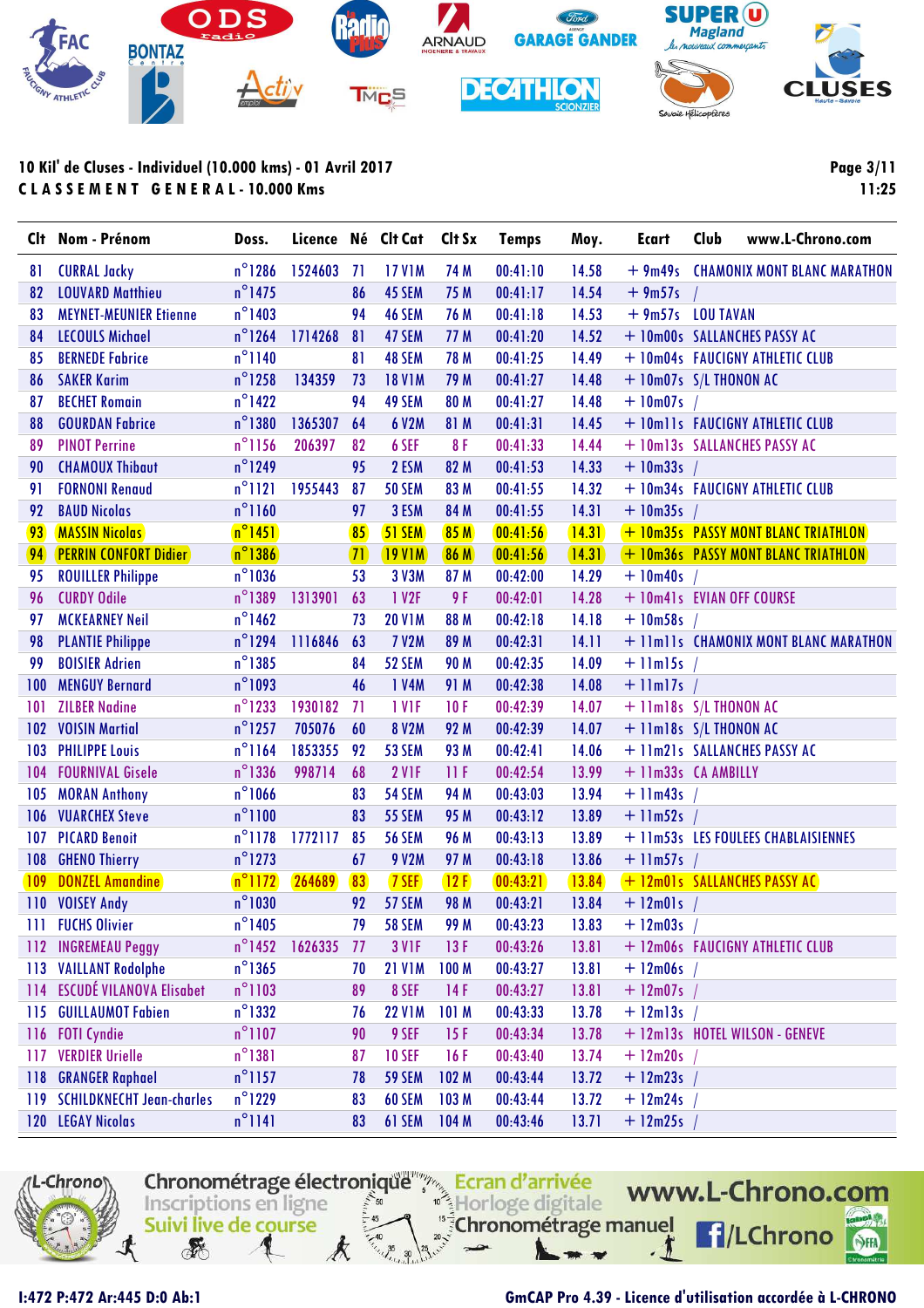

|     | Clt Nom - Prénom             | Doss.            | Licence Né CIt Cat       |           |                   | Clt Sx           | Temps    | Moy.  | Ecart             | Club<br>www.L-Chrono.com                 |
|-----|------------------------------|------------------|--------------------------|-----------|-------------------|------------------|----------|-------|-------------------|------------------------------------------|
|     | 121 LACHAMBRE Willy          | $n^{\circ}$ 1175 |                          | 82        | 62 SEM            | 105 M            | 00:43:46 | 13.71 | $+ 12m26s$        |                                          |
|     | 122 GUY Elliot               | $n^{\circ}$ 1205 |                          | 87        | 63 SEM            | 106 M            | 00:43:48 | 13.70 | $+ 12m28s$ /      |                                          |
| 123 | <b>THUREL Teddy</b>          | $n^{\circ}$ 1494 |                          | 93        | 64 SEM            | 107 <sub>M</sub> | 00:43:52 | 13.68 | $+$ 12m31s /      |                                          |
|     | 124 DESAGRE Thomas           | $n^{\circ}$ 1481 |                          | 90        | <b>65 SEM</b>     | 108 M            | 00:43:54 | 13.67 | $+ 12m33s$        |                                          |
|     | 125 GEORGIN David            | $n^{\circ}$ 1227 |                          | 69        | <b>23 V1M</b>     | 109 M            | 00:43:58 | 13.65 | $+ 12m38s$ /      |                                          |
|     | 126 ERRAFAS Anass            | $n^{\circ}$ 1259 |                          | 78        | <b>66 SEM</b>     | 110M             | 00:43:59 | 13.64 | $+ 12m39s$ SPAC   |                                          |
|     | 127 GRESPAN Jerome           | $n^{\circ}1314$  | 1958857                  | 90        | 67 SEM            | 111 M            | 00:44:01 | 13.64 |                   | + 12m40s S/L ARVE ATHLETISME BONNEVILLE  |
|     | 128 AYADI Salah              | $n^{\circ}$ 1187 | 1915055                  | 85        | 68 SEM            | 112M             | 00:44:01 | 13.64 | + 12m40s CLUSES   |                                          |
| 129 | <b>MASSAROTTI Cedric</b>     | $n^{\circ}$ 1288 |                          | 83        | 69 SEM            | 113M             | 00:44:01 | 13.63 | $+$ 12m41s /      |                                          |
|     | 130 BAR Francis              | $n^{\circ}$ 1284 | 1883918                  | 84        | <b>70 SEM</b>     | 114 M            | 00:44:05 | 13.62 |                   | + 12m44s SALLANCHES PASSY AC             |
| 131 | <b>DOSITE Jean-david</b>     | $n^{\circ}$ 1368 |                          | 79        | 71 SEM            | 115 M            | 00:44:16 | 13.56 | $+$ 12m56s /      |                                          |
|     | 132 BERGMANN Kevin           | $n^{\circ}1042$  | 1417294 97               |           | 4 ESM             | 116 M            | 00:44:20 | 13.54 | + 13m00s CLUSES   |                                          |
|     | 133 FERRIERE Stephane        | $n^{\circ}$ 1051 | 1960624                  | -71       | <b>24 V1M</b>     | 117 M            | 00:44:24 | 13.52 |                   | + 13m03s FAUCIGNY ATHLETIC CLUB          |
| 134 | <b>WHITE Christophe</b>      | $n^{\circ}$ 1114 | 1945704                  | <b>72</b> | <b>25 V1M</b>     | 118 M            | 00:44:27 | 13.50 |                   | + 13m06s SALLANCHES PASSY AC             |
|     | 135 HUGARD Claude            | $n^{\circ}1318$  |                          | 70        | <b>26 V1M</b>     | 119 M            | 00:44:28 | 13.50 | $+ 13m07s$ /      |                                          |
|     | 136 SCHULE Guillaume         | $n^{\circ}1123$  |                          | 77        | <b>27 V1M</b>     | 120 M            | 00:44:33 | 13.47 | $+$ 13m13s /      |                                          |
|     | <b>137 GUEPRATTE Bernard</b> | $n^{\circ}$ 1460 | 1578191                  | 63        | <b>10 V2M</b>     | 121M             | 00:44:36 | 13.45 |                   | $+$ 13m16s $S/L$ AC EVIAN                |
|     | 138 MICHEL Laetitia          | $n^{\circ}$ 1333 |                          | 86        | 11 SEF            | 17F              | 00:44:38 | 13.45 |                   | + 13m18s LES ALLIGATORS SEYNOD TRIATHLON |
|     | 139 MOREAU Pascal            | $n^{\circ}$ 1209 |                          | 60        | 11 V2M            | 122 M            | 00:44:41 | 13.43 | $+ 13m20s$ /      |                                          |
| 140 | <b>CHALLAMEL Ludovic</b>     | $n^{\circ}$ 1146 |                          | 80        | 72 SEM            | 123 M            | 00:45:01 | 13.33 | $+$ 13m41s /      |                                          |
| 141 | <b>SCHMITT Aline</b>         | $n^{\circ}$ 1371 | 1198202                  | 76        | 4 V <sub>IF</sub> | 18F              | 00:45:05 | 13.31 |                   | + 13m44s SALLANCHES PASSY AC             |
|     | 142 VANDERASPAILLE Josselin  | $n^{\circ}$ 1426 |                          | 74        | <b>28 V1M</b>     | 124 M            | 00:45:19 | 13.24 | $+ 13m59s$        |                                          |
|     | 143 ARNOLD Guillaume         | $n^{\circ}$ 1053 |                          | 69        | <b>29 V1M</b>     | 125M             | 00:45:22 | 13.23 | $+$ 14m02s /      |                                          |
| 144 | <b>MAZZADI Franck</b>        | $n^{\circ}$ 1410 |                          | 71        | <b>30 V1M</b>     | 126 M            | 00:45:26 | 13.21 |                   | + 14m06s TRISALEVE ANNEMASSE AGGLO       |
|     | 145 LAGADEC Romain           | $n^{\circ}$ 1270 |                          | 87        | 73 SEM            | 127M             | 00:45:30 | 13.19 | $+$ 14m10s /      |                                          |
|     | 146 SALGUES Damien           | $n^{\circ}$ 1215 | 1774240                  | 70        | <b>31 V1M</b>     | 128 M            | 00:45:34 | 13.17 |                   | + 14m13s CHAMONIX MONT BLANC MARATHON    |
|     | 147 LAGARDE Olivier          | $n^{\circ}$ 1352 |                          | 74        | <b>32 V1M</b>     | 129 M            | 00:45:56 | 13.07 | $+ 14m35s$ /      |                                          |
|     | 148 ROLLET Olivier           | $n^{\circ}1089$  |                          | 76        | <b>33 V1M</b>     | 130 M            | 00:46:07 | 13.01 | $+ 14m47s$ /      |                                          |
| 149 | <b>REGNIER Farid</b>         | $n^{\circ}$ 1325 |                          | 87        | 74 SEM            | 131 M            | 00:46:08 | 13.01 |                   | + 14m47s PASSY ALPIRUNNING               |
|     | <b>150 MAUCOLIN Frederic</b> | $n^{\circ}1080$  |                          | 68        | <b>34 V1M</b>     | 132 M            | 00:46:10 | 13.00 | $+ 14m49s$ /      |                                          |
|     | <b>151 FADIER Olivier</b>    | $n^{\circ}$ 1174 |                          | 67        | <b>12 V2M</b>     | 133M             | 00:46:11 | 12.99 | $+ 14m50s$        |                                          |
|     | 152 HEYER Gabrielle          |                  | $n^{\circ}$ 1292 1521621 | 81        | <b>12 SEF</b>     | 19F              | 00:46:18 | 12.96 |                   | + 14m58s CHAMONIX MONT BLANC MARATHON    |
|     | <b>153 GAUTIER Patrice</b>   | $n^{\circ}$ 1115 |                          | 68        | <b>35 V1M</b>     | 134 M            | 00:46:24 | 12.93 | $+ 15m04s$ /      |                                          |
|     | <b>154 THIBAULT Bastien</b>  | $n^{\circ}$ 1417 |                          | 91        | <b>75 SEM</b>     | 135 M            | 00:46:33 | 12.89 |                   | + 15m13s FAB'ULOUS TEAM                  |
|     | 155 REVILLOD Emilie          | $n^{\circ}$ 1387 | 1558767                  | 81        | <b>13 SEF</b>     | 20F              | 00:46:36 | 12.88 |                   | + 15m16s FAUCIGNY ATHLETIC CLUB          |
|     | 156 BOSSON Geo               | $n^{\circ}$ 1331 |                          | 56        | <b>4 V3M</b>      | 136 M            | 00:46:43 | 12.85 | + 15m23s LES DURS |                                          |
|     | 157 MINET Julien             | $n^{\circ}$ 1359 |                          | 79        | <b>76 SEM</b>     | 137 M            | 00:46:47 | 12.83 | $+ 15m27s$ /      |                                          |
|     | 158 BOUCHER Cyril            | $n^{\circ}$ 1395 |                          | 76        | <b>36 V1M</b>     | 138 M            | 00:46:55 | 12.79 | $+ 15m34s$ /      |                                          |
|     | <b>159 SANSON Benoit</b>     | $n^{\circ}$ 1471 |                          | 81        | 77 SEM            | 139 M            | 00:46:58 | 12.78 | $+ 15m38s$        |                                          |
|     | 160 BRISSON Damien           | $n^{\circ}$ 1247 |                          | 88        | <b>78 SEM</b>     | 140 M            | 00:46:59 | 12.77 | $+ 15m39s$ /      |                                          |

Chronométrage électronique ",">>> Ecran d'arrivée

 $\approx 50$ 

 $\frac{15}{3}$ 

Inscriptions en ligne

Suivi live de course

**REA** 

Horloge digitale

Chronométrage manuel



I:472 P:472 Ar:445 D:0 Ab:1

#### GmCAP Pro 4.39 - Licence d'utilisation accordée à L-CHRONO

www.L-Chrono.com

f /LChrono

SHA

**Page 4/11**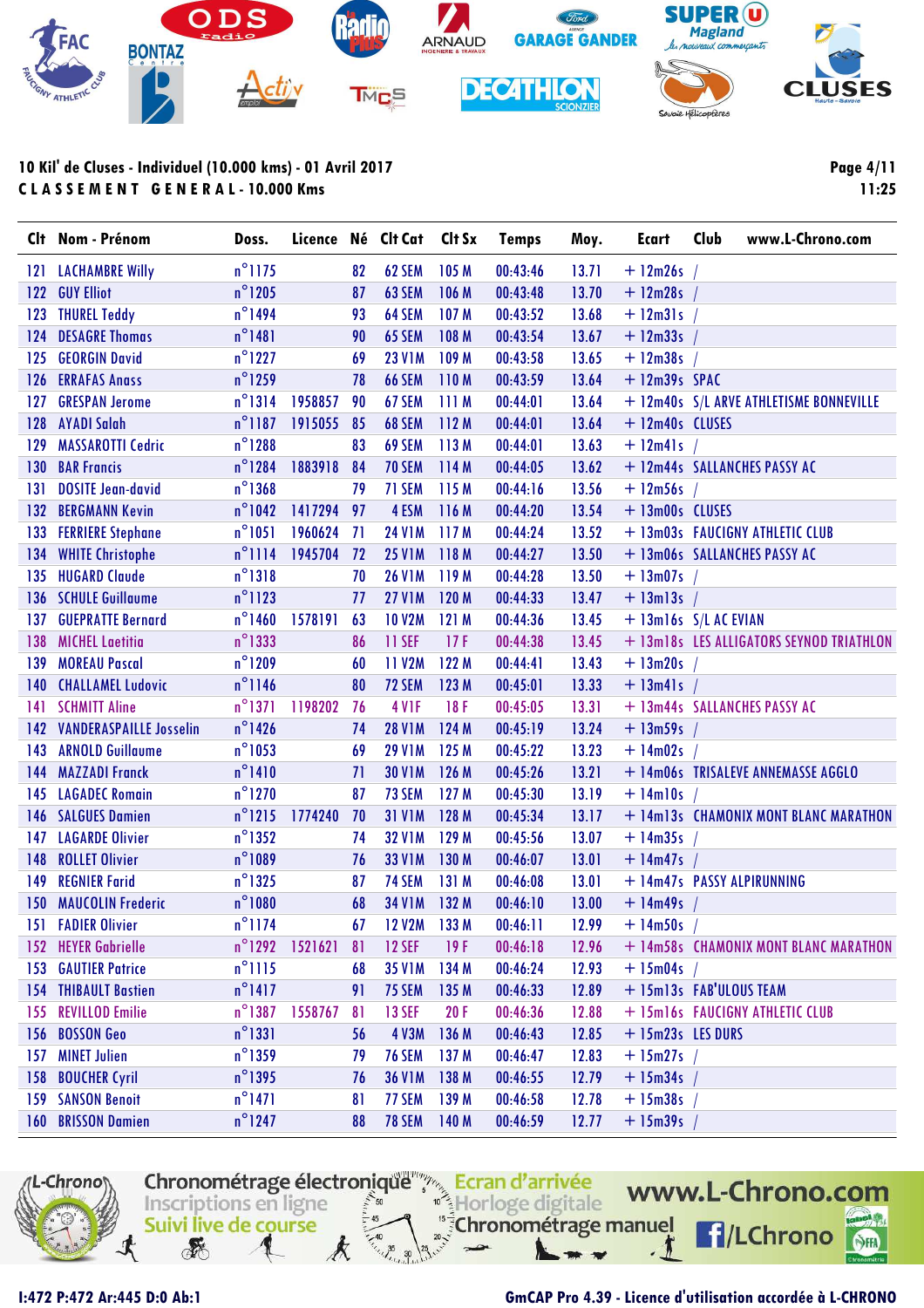

Page 5/11  $11:25$ 

|            | Clt Nom - Prénom               | Doss.            | Licence Né Clt Cat |     |               | Clt Sx           | <b>Temps</b> | Moy.  | <b>Ecart</b>               | Club | www.L-Chrono.com                        |
|------------|--------------------------------|------------------|--------------------|-----|---------------|------------------|--------------|-------|----------------------------|------|-----------------------------------------|
| 161        | <b>JACQUET Emmanuel</b>        | $n^{\circ}$ 1439 |                    | 68  | <b>37 V1M</b> | 141M             | 00:46:59     | 12.77 | + 15m39s AUTOUR LYNETT     |      |                                         |
| 162        | <b>ALLIMANN Cedric</b>         | $n^{\circ}$ 1147 |                    | 76  | <b>38 V1M</b> | 142M             | 00:47:06     | 12.74 | + 15m46s TEAM CHOK CYCLES  |      |                                         |
| 163        | <b>BUSATTO Celestine</b>       | $n^{\circ}$ 1499 |                    | 79  | <b>14 SEF</b> | 21F              | 00:47:11     | 12.72 | $+$ 15m51s /               |      |                                         |
| 164        | <b>FONTAINE Estelle</b>        | $n^{\circ}$ 1212 | 632378             | 83  | <b>15 SEF</b> | 22F              | 00:47:15     | 12.70 |                            |      | + 15m54s SALLANCHES PASSY AC            |
| 165        | <b>PERRIN Armelle</b>          | $n^{\circ}$ 1206 | 1184772            | -76 | <b>5 V1F</b>  | 23F              | 00:47:20     | 12.68 |                            |      | + 16m00s SALLANCHES PASSY AC            |
| 166        | <b>CHARIOT Cyril</b>           | $n^{\circ}$ 1112 | 1786904            | 74  | <b>39 V1M</b> | 143 M            | 00:47:21     | 12.67 |                            |      | + 16m01s SALLANCHES PASSY AC            |
| 167        | <b>MASULLO Joe</b>             | $n^{\circ}$ 1118 |                    | 71  | <b>40 V1M</b> | 144 M            | 00:47:23     | 12.67 |                            |      | + 16m02s POMPIERS DE MARNAZ SCIONZIER   |
| 168        | <b>PEREZ Sebastien</b>         | $n^{\circ}$ 1497 |                    | 89  | <b>79 SEM</b> | 145 M            | 00:47:27     | 12.65 | $+$ 16m06s /               |      |                                         |
| 169        | <b>OUDIN Yann</b>              | $n^{\circ}$ 1364 |                    | 95  | 5 ESM         | 146 M            | 00:47:30     | 12.63 | $+$ 16m10s                 |      |                                         |
| 170        | <b>VIAL Amandine</b>           | $n^{\circ}$ 1219 | 1654388            | 79  | <b>16 SEF</b> | 24 F             | 00:47:31     | 12.63 |                            |      | + 16m10s SALLANCHES PASSY AC            |
| 171        | <b>COLLET Jimmy</b>            | $n^{\circ}1161$  |                    | 96  | 6 ESM         | 147 M            | 00:47:31     | 12.63 | $+$ 16m10s /               |      |                                         |
| 172        | <b>MARECHAL Aurelien</b>       | $n^{\circ}$ 1474 |                    | 84  | 80 SEM        | 148 M            | 00:47:38     | 12.60 | $+$ 16m17s /               |      |                                         |
| 173        | <b>DUFOUR Frederic</b>         | $n^{\circ}$ 1374 |                    | 82  | 81 SEM        | 149 M            | 00:47:43     | 12.58 | $+16m22s$                  |      |                                         |
| 174        | <b>ELACHAARI Nabil</b>         | $n^{\circ}1199$  |                    | 78  | <b>82 SEM</b> | 150 M            | 00:47:44     | 12.57 | $+ 16m24s$                 |      |                                         |
| 175        | <b>HOUSSIN Patrick</b>         | $n^{\circ}$ 1326 |                    | 60  | <b>13 V2M</b> | 151M             | 00:47:48     | 12.55 | $+16m28s$                  |      |                                         |
| 176        | <b>GARNIER Alain</b>           | $n^{\circ}1188$  | 117773             | 51  | 5 V3M         | 152M             | 00:47:52     | 12.54 |                            |      | + 16m32s S/L LA FOULEE D'ANNEMASSE      |
| 177        | <b>VAQUER Claude</b>           | $n^{\circ}$ 1262 |                    | 71  | <b>41 V1M</b> | 153 M            | 00:48:02     | 12.50 | $+$ 16m41s                 |      |                                         |
| 178        | <b>N DIAYE Ibrahim</b>         | $n^{\circ}$ 1050 |                    | 94  | 83 SEM        | 154 M            | 00:48:05     | 12.48 |                            |      | + 16m45s SPORT ADAPTE 10KM              |
| 179        | <b>MASSON Sebastien</b>        | $n^{\circ}$ 1480 |                    | 80  | 84 SEM        | 155 M            | 00:48:07     | 12.47 | $+$ 16m46s                 |      |                                         |
| 180        | <b>CARTIER Stephane</b>        | $n^{\circ}1301$  |                    | 76  | <b>42 V1M</b> | 156 M            | 00:48:09     | 12.46 | $+$ 16m48s /               |      |                                         |
| 181        | <b>COSTA Carlos</b>            | $n^{\circ}$ 1248 |                    | 74  | <b>43 V1M</b> | 157M             | 00:48:09     | 12.46 | $+$ 16m49s /               |      |                                         |
| 182        | <b>GOUDIN Eliane</b>           | $n^{\circ}1361$  | 1607863            | 58  | 2 V2F         | 25F              | 00:48:18     | 12.42 | $+$ 16m57s $S/L$ THONON AC |      |                                         |
| 183        | <b>URIANI Isabelle</b>         | $n^{\circ}$ 1139 |                    | 79  | <b>17 SEF</b> | 26F              | 00:48:20     | 12.42 | $+$ 16m59s                 |      |                                         |
| 184        | <b>AMAVI Maria</b>             | $n^{\circ}$ 1465 | 981340             | 61  | 3 V2F         | 27F              | 00:48:26     | 12.39 |                            |      | + 17m06s FAUCIGNY ATHLETIC CLUB         |
| 185        | <b>VARLOT Angelique</b>        | $n^{\circ}1148$  |                    | 81  | <b>18 SEF</b> | 28 F             | 00:48:27     | 12.39 | $+17m06s$                  |      |                                         |
| 186        | <b>TAHTAH Najib</b>            | $n^{\circ}$ 1072 |                    | 86  | <b>85 SEM</b> | 158 M            | 00:48:38     | 12.34 | $+$ 17m17s /               |      |                                         |
| 187        | <b>MORET Eric</b>              | $n^{\circ}$ 1486 |                    | 60  | <b>14 V2M</b> | 159M             | 00:48:41     | 12.33 | $+$ 17m20s /               |      |                                         |
| 188        | <b>ROSSET Jessica</b>          | $n^{\circ}$ 1291 | 1760274            | 85  | <b>19 SEF</b> | 29F              | 00:48:52     | 12.28 |                            |      | + 17m31s CHAMONIX MONT BLANC MARATHON   |
| 189        | <b>RIPOCHE Jean luc</b>        | $n^{\circ}$ 1456 |                    | 81  | <b>86 SEM</b> | 160 <sub>M</sub> | 00:48:57     | 12.26 | $+17m36s$                  |      |                                         |
| 190        | <b>GAGET Gerald</b>            | $n^{\circ}$ 1470 | 1887814            | 81  | 87 SEM        | 161 M            | 00:48:58     | 12.26 |                            |      | + 17m37s S/L ARVE ATHLETISME BONNEVILLE |
|            | 191 FAVERAUX Damien            | $n^{\circ}$ 1207 |                    | 88  | <b>88 SEM</b> | 162M             | 00:48:59     | 12.25 | $+$ 17m38s /               |      |                                         |
| 192        | <b>DONCHE Sylvie</b>           | $n^{\circ}$ 1095 |                    | 80  | <b>20 SEF</b> | 30F              | 00:49:00     | 12.25 | $+17m40s$                  |      |                                         |
| 193        | <b>DAUTEL Mickaël</b>          | $n^{\circ}1013$  |                    |     | 89 SEM        | 163M             | 00:49:02     | 12.24 | + 17m41s SAVS NOUS AUSSI   |      |                                         |
| 194        | <b>GRANGE-DUBUISSON Stessy</b> | $n^{\circ}1183$  | 1585673            | 00  | 2 CAF         | 31F              | 00:49:02     | 12.24 | + 17m42s CLUSES            |      |                                         |
| 195        | <b>DRYJA David</b>             | $n^{\circ}$ 1222 |                    | 78  | 90 SEM        | 164 M            | 00:49:13     | 12.19 | $+$ 17m53s                 |      |                                         |
| 196        | <b>CANOVAS François</b>        | $n^{\circ}$ 1394 |                    | 91  | 91 SEM        | 165 M            | 00:49:17     | 12.18 | $+$ 17m56s /               |      |                                         |
| 197        | <b>PIZZAGALI Florent</b>       | $n^{\circ}$ 1399 |                    | 77  | <b>44 V1M</b> | 166 M            | 00:49:18     | 12.17 | + 17m57s ENCORE UN BERZNI  |      |                                         |
| 198        | <b>FRESQUET Sergio</b>         | $n^{\circ}$ 1252 |                    | 76  | <b>45 V1M</b> | 167M             | 00:49:20     | 12.17 | $+ 17m59s$                 |      |                                         |
| 199        | <b>NEUMER Emma</b>             | $n^{\circ}$ 1184 | 1258255            | 0   | 3 CAF         | 32 F             | 00:49:21     | 12.16 | + 18m00s CLUSES            |      |                                         |
| <b>200</b> | <b>ROUSSEL Valentin</b>        | $n^{\circ}$ 1186 | 1783852 95         |     | 7 ESM         | 168 M            | 00:49:21     | 12.16 | + 18m01s CLUSES            |      |                                         |



I:472 P:472 Ar:445 D:0 Ab:1

### GmCAP Pro 4.39 - Licence d'utilisation accordée à L-CHRONO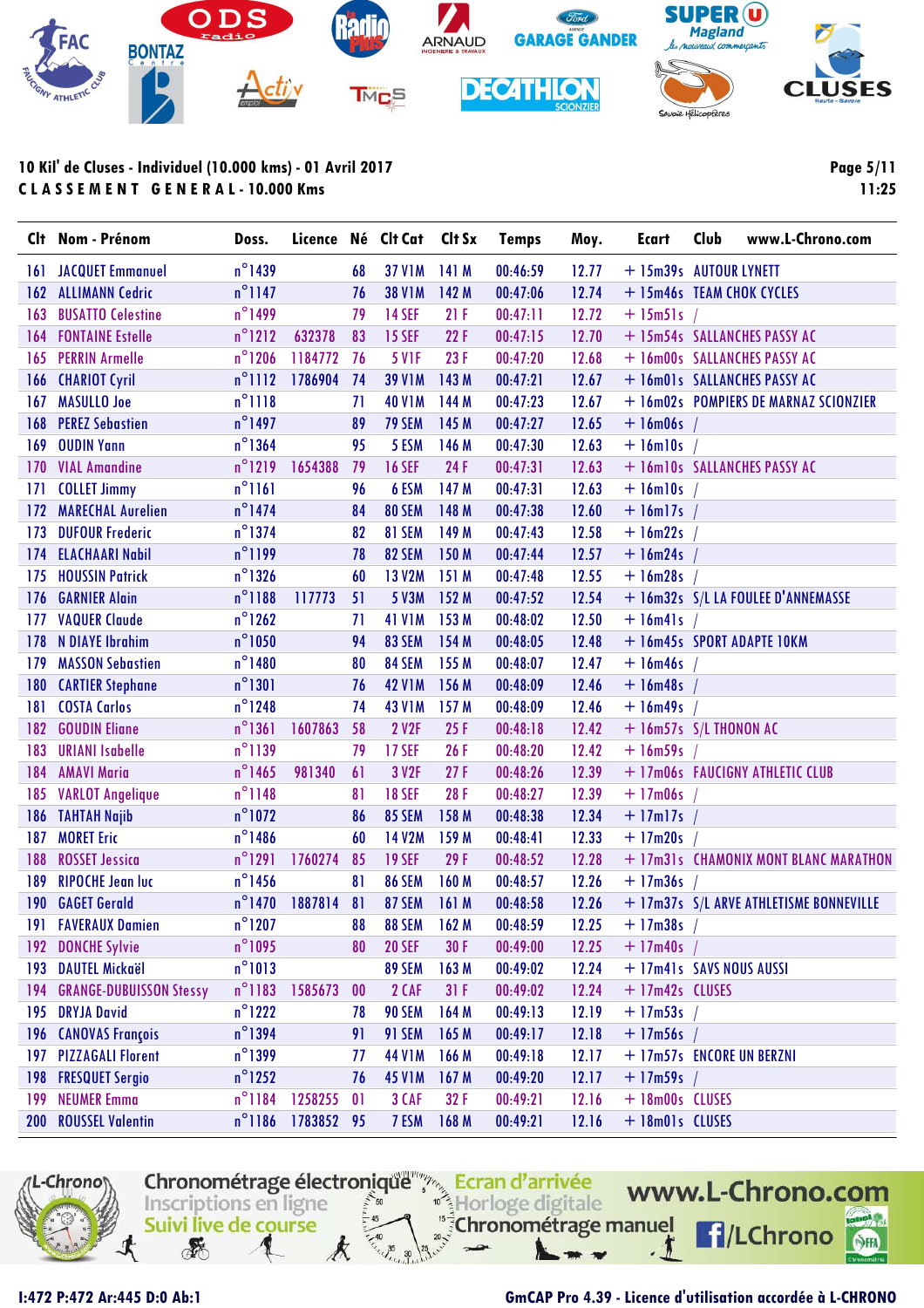

**Page 6/11 11:25**

| Clt        | Nom - Prénom                    | Doss.            |         |    | Licence Né Clt Cat | Clt Sx           | <b>Temps</b> | Moy.    | <b>Ecart</b>       | Club<br>www.L-Chrono.com              |
|------------|---------------------------------|------------------|---------|----|--------------------|------------------|--------------|---------|--------------------|---------------------------------------|
| 201        | <b>STEDILE Nicolas</b>          | $n^{\circ}$ 1116 | 1911419 | 74 | <b>46 V1M</b>      | 169 <sub>M</sub> | 00:49:36     | 12.10   |                    | + 18m16s SALLANCHES PASSY AC          |
| 202        | <b>COIN Jean-francois</b>       | $n^{\circ}$ 1098 |         | 72 | <b>47 V1M</b>      | 170 <sub>M</sub> | 00:49:45     | 12.06   | $+ 18m24s$         |                                       |
| 203        | <b>MARTINEAU Fabrice</b>        | $n^{\circ}$ 1052 |         | 85 | 92 SEM             | 171M             | 00:49:45     | 12.06   | $+ 18m24s$         |                                       |
| 204        | <b>LAURENT Sylvaine</b>         | $n^{\circ}$ 1087 |         | 81 | <b>21 SEF</b>      | 33 F             | 00:49:49     | 12.05   | + 18m28s GASYLOVA  |                                       |
| 205        | <b>LAURENT Gabriel</b>          | $n^{\circ}$ 1088 |         | 79 | 93 SEM             | 172M             | 00:49:49     | 12.05   |                    | +18m29s GASYLOVA                      |
| 206        | <b>JAMBOU Aurore</b>            | $n^{\circ}$ 1228 |         | 82 | <b>22 SEF</b>      | 34 F             | 00:49:57     | 12.01   | $+ 18m36s$         |                                       |
| 207        | <b>CHOBRIAT Sylvain</b>         | $n^{\circ}$ 1355 |         | 82 | 94 SEM             | 173 M            | 00:49:57     | 12.01   | $+ 18m37s$         |                                       |
| 208        | <b>SEILLER Aline</b>            | $n^{\circ}$ 1298 |         | 75 | 6 V <sub>1</sub> F | 35F              | 00:50:02     | 12.00   | $+$ 18 $m41s$      |                                       |
| <b>209</b> | <b>POIZAT Pascal</b>            | $n^{\circ}$ 1421 |         | 50 | 6 V3M              | 174M             | 00:50:09     | [11.97] |                    | + 18m48s PASSY MONT BLANC TRIATHLON   |
|            | <b>210 VIARD GAUDIN Valerie</b> | $n^{\circ}1377$  |         | 84 | <b>23 SEF</b>      | 36 F             | (00:50:09)   | (11.97) |                    | + 18m49s PASSY MONT BLANC TRIATHLON   |
| 211        | <b>ROMMEL Laurent</b>           | $n^{\circ}$ 1134 |         | 67 | <b>15 V2M</b>      | 175M             | 00:50:10     | 11.96   | $+$ 18m49s         |                                       |
| 212        | <b>VERSCHUEREN Cedric</b>       | $n^{\circ}$ 1217 |         | 78 | <b>95 SEM</b>      | 176 M            | 00:50:21     | 11.92   | $+ 19 \text{m00s}$ |                                       |
| 213        | <b>GAVARD Freddy</b>            | $n^{\circ}$ 1404 |         | 97 | 8 ESM              | 177M             | 00:50:22     | 11.92   | $+$ 19m01s /       |                                       |
| 214        | <b>MAHMOUD Amir</b>             | $n^{\circ}1311$  |         | 84 | <b>96 SEM</b>      | 178 M            | 00:50:23     | 11.91   | $+$ 19m02s /       |                                       |
| 215        | <b>CHARRIER Gaëtan</b>          | $n^{\circ}$ 1343 |         | 80 | 97 SEM             | 179 M            | 00:50:23     | 11.91   | $+$ 19m03s /       |                                       |
| 216        | <b>PICCIRILLO Maxime</b>        | $n^{\circ}$ 1031 |         | 94 | 98 SEM             | 180 M            | 00:50:30     | 11.88   | $+ 19m09s$         |                                       |
| 217        | <b>NANJOD Florian</b>           | $n^{\circ}$ 1344 |         | 82 | 99 SEM             | 181 M            | 00:50:35     | 11.86   | $+19m14s$          |                                       |
| 218        | <b>BRIFFOD Pierre</b>           | $n^{\circ}$ 1450 |         | 74 | <b>48 V1M</b>      | 182 M            | 00:50:35     | 11.86   | $+$ 19m14s /       |                                       |
| 219        | <b>VUARCHEX Franck</b>          | $n^{\circ}$ 1138 |         | 80 | <b>100 SEM</b>     | 183 M            | 00:50:39     | 11.85   | $+$ 19m19s         |                                       |
| 220        | <b>SOLTANI Tarek</b>            | $n^{\circ}$ 1413 |         | 78 | <b>101 SEM</b>     | 184 M            | 00:50:40     | 11.84   | $+$ 19m19s /       |                                       |
| 221        | <b>VERMAST Tiffany</b>          | $n^{\circ}$ 1142 | 458556  | 86 | <b>24 SEF</b>      | 37F              | 00:50:42     | 11.84   |                    | + 19m21s SALLANCHES PASSY AC          |
| 222        | <b>VERMAST Didier</b>           | $n^{\circ}$ 1153 | 1438132 | 59 | <b>16 V2M</b>      | 185 M            | 00:50:44     | 11.83   |                    | + 19m24s CHAMONIX MONT BLANC MARATHON |
| 223        | <b>KARLESKIND Charlene</b>      | $n^{\circ}$ 1498 |         | 81 | <b>25 SEF</b>      | 38 F             | 00:50:45     | 11.82   | $+19m25s$          |                                       |
| 224        | <b>COSTARELLA Stephanie</b>     | $n^{\circ}$ 1378 |         | 92 | <b>26 SEF</b>      | 39 F             | 00:50:46     | 11.82   | $+ 19m26s$         |                                       |
| 225        | <b>DARGE Loïc</b>               | $n^{\circ}$ 1457 |         | 90 | <b>102 SEM</b>     | 186 M            | 00:50:54     | 11.79   | $+19m34s$          |                                       |
| <b>226</b> | <b>PETITO Maxence</b>           | $n^{\circ}$ 1388 |         | 96 | 9 ESM              | 187 M            | 00:50:59     | 11.77   | $+ 19m38s$         |                                       |
| 227        | <b>CAMBON Cedric</b>            | $n^{\circ}$ 1489 |         | 83 | <b>103 SEM</b>     | 188 M            | 00:51:02     | 11.76   | $+$ 19m41s /       |                                       |
| 228        | <b>NOEL Jeremy</b>              | $n^{\circ}$ 1490 |         | 82 | <b>104 SEM</b>     | 189 M            | 00:51:02     | 11.76   | $+19m42s$          |                                       |
| 229        | <b>PERALDO Pauline</b>          | $n^{\circ}1163$  | 482841  | 90 | <b>27 SEF</b>      | 40 F             | 00:51:03     | 11.76   |                    | + 19m42s SALLANCHES PASSY AC          |
| 230        | <b>DUCHENE Anthony</b>          | $n^{\circ}$ 1049 |         | 79 | <b>105 SEM</b>     | 190 M            | 00:51:11     | 11.73   |                    | + 19m50s SPORT ADAPTE 10KM            |
|            | 231 BOCHU Jean                  | $n^{\circ}$ 1297 |         | 89 | <b>106 SEM</b>     | 191 M            | 00:51:17     | 11.70   | $+ 19m57s$ /       |                                       |
|            | 232 KEOHAVONG Etienne           | $n^{\circ}$ 1167 |         | 74 | 49 V1M 192 M       |                  | 00:51:20     | 11.69   | $+ 19m59s$         |                                       |
|            | 233 DUJOURD'HUI Frederic        | $n^{\circ}$ 1397 |         | 67 | 17 V2M             | 193M             | 00:51:24     | 11.67   | $+20m04s$          |                                       |
|            | 234 OVERLACK Damien             | $n^{\circ}$ 1079 |         | 83 | <b>107 SEM</b>     | 194 M            | 00:51:26     | 11.67   | $+ 20m05s$         |                                       |
|            | 235 HEMISSI Farid               | $n^{\circ}$ 1396 |         | 76 | <b>50 V1M</b>      | 195 M            | 00:51:26     | 11.67   | $+20m06s$          |                                       |
|            | 236 PERRILLAT-AMEDE Francois    | $n^{\circ}$ 1250 |         | 83 | <b>108 SEM</b>     | 196 M            | 00:51:27     | 11.66   | $+ 20m07s$         |                                       |
| 237        | <b>DONGO Armand</b>             | $n^{\circ}$ 1423 |         | 79 | <b>109 SEM</b>     | 197M             | 00:51:35     | 11.63   | $+20$ ml4s         |                                       |
| 238        | <b>PANGALLO Jean louis</b>      | $n^{\circ}$ 1348 |         | 73 | <b>51 V1M</b>      | 198 M            | 00:51:45     | 11.60   | $+20m24s$          |                                       |
| 239        | <b>BLANCHET Daniel</b>          | $n^{\circ}$ 1443 |         | 66 | <b>18 V2M</b>      | 199 M            | 00:51:45     | 11.59   | $+20m25s$          |                                       |
|            | 240 BABAULT Jean remi           | $n^{\circ}$ 1458 |         | 89 | <b>110 SEM</b>     | 200 <sub>M</sub> | 00:51:47     | 11.59   | $+20m26s$          |                                       |



### **I:472 P:472 Ar:445 D:0 Ab:1 GmCAP Pro 4.39 - Licence d'utilisation accordée à L-CHRONO**

SHA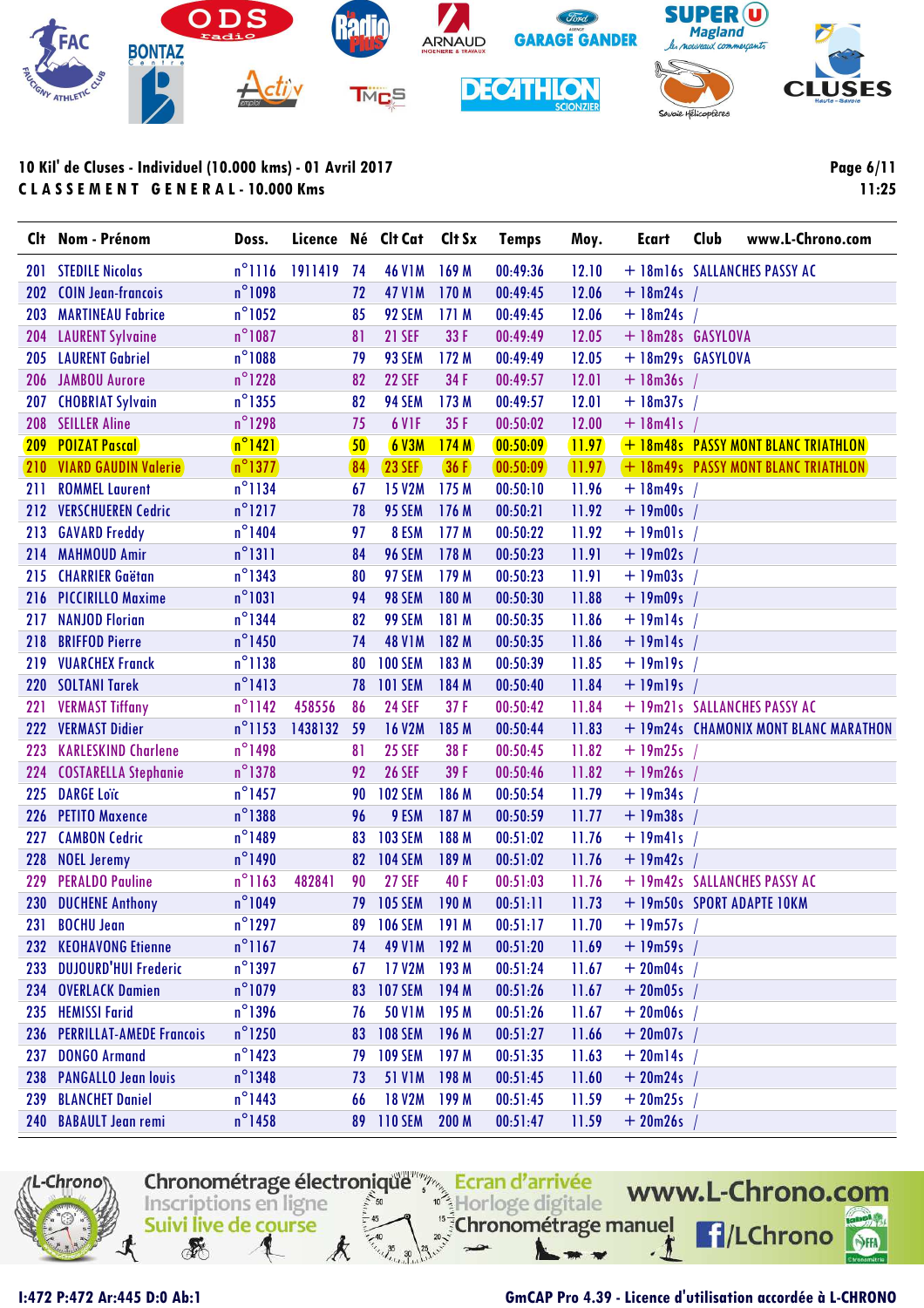

| <b>CIt</b> | Nom - Prénom                   | Doss.            | Licence |                   | Né Clt Cat        | Clt Sx | <b>Temps</b> | Moy.  | Ecart                     | Club | www.L-Chrono.com                          |
|------------|--------------------------------|------------------|---------|-------------------|-------------------|--------|--------------|-------|---------------------------|------|-------------------------------------------|
| 241        | <b>DEPOISIER Frederic</b>      | $n^{\circ}$ 1362 |         | 76                | <b>52 V1M</b>     | 201 M  | 00:51:49     | 11.58 |                           |      | + 20m28s POMPIERS DE SALLANCHES           |
| 242        | <b>DELAYEN Charles</b>         | $n^{\circ}$ 1493 |         | 91                | <b>111 SEM</b>    | 202 M  | 00:51:55     | 11.56 | $+20m34s$                 |      |                                           |
| 243        | <b>HERLIN Caroline</b>         | $n^{\circ}$ 1279 | 1913790 | 78                | <b>28 SEF</b>     | 41 F   | 00:51:56     | 11.56 |                           |      | + 20m35s SALLANCHES PASSY AC              |
| 244        | <b>REBILLARD Ophelie</b>       | $n^{\circ}$ 1496 |         | 83                | <b>29 SEF</b>     | 42F    | 00:51:57     | 11.55 | $+20m37s$                 |      |                                           |
| 245        | <b>BRIFFAZ Stephane</b>        | $n^{\circ}$ 1464 |         |                   | 78 112 SEM        | 203 M  | 00:52:03     | 11.53 | $+20m43s$                 |      |                                           |
| 246        | <b>COLCHEN Benjamin</b>        | $n^{\circ}$ 1193 |         | 82                | 113 SEM           | 204 M  | 00:52:08     | 11.51 |                           |      | + 20m47s PASSY MONT BLANC TRIATHLON       |
| 247        | <b>BODENON Ludovic</b>         | $n^{\circ}$ 1144 |         | 88                | <b>114 SEM</b>    | 205 M  | 00:52:10     | 11.50 | $+20m50s$                 |      |                                           |
| 248        | <b>BERREUR Lucile</b>          | $n^{\circ}$ 1401 |         | 92                | <b>30 SEF</b>     | 43F    | 00:52:14     | 11.49 | $+ 20m54s$                |      |                                           |
| 249        | <b>SAULNIER Guenael</b>        | $n^{\circ}$ 1131 |         | 79                | <b>115 SEM</b>    | 206 M  | 00:52:15     | 11.49 | $+20m54s$                 |      |                                           |
| <b>250</b> | <b>TRINDADE Laura</b>          | $n^{\circ}$ 1078 |         | 91                | <b>31 SEF</b>     | 44 F   | 00:52:17     | 11.48 |                           |      | + 20m57s TRISALEVE ANNEMASSE AGGLO        |
| 251        | <b>HEMISSI Maher</b>           | $n^{\circ}$ 1130 |         | 84                | <b>116 SEM</b>    | 207 M  | 00:52:25     | 11.45 | $+21m04s$                 |      |                                           |
| 252        | <b>DEBRABANT Lydia</b>         | $n^{\circ}$ 1340 |         | 82                | <b>32 SEF</b>     | 45 F   | 00:52:25     | 11.45 | $+21m05s$ /               |      |                                           |
| 253        | <b>RIOU Noelie</b>             | $n^{\circ}$ 1129 |         | 84                | <b>33 SEF</b>     | 46 F   | 00:52:26     | 11.44 | $+21m06s$                 |      |                                           |
| 254        | <b>MAXHEIM Thomas</b>          | $n^{\circ}$ 1166 |         | 81                | <b>117 SEM</b>    | 208 M  | 00:52:31     | 11.43 | $+$ 21m11s /              |      |                                           |
| 255        | <b>CHARTRAIN Fanny</b>         | $n^{\circ}1061$  |         | 82                | <b>34 SEF</b>     | 47F    | 00:52:32     | 11.42 |                           |      | + 21m12s PUISSANCE 3 COURNON              |
|            | 256 FUSTER Bruno               | $n^{\circ}$ 1234 |         | 77                | <b>53 V1M</b>     | 209 M  | 00:52:34     | 11.42 | $+2$ lm $3s$              |      |                                           |
| 257        | <b>FARGEAT Mathilde</b>        | $n^{\circ}$ 1345 |         | 95                | 2 ESF             | 48 F   | 00:52:50     | 11.36 | $+21m30s$                 |      |                                           |
| 258        | <b>CROSNIER Marie-agnes</b>    | $n^{\circ}$ 1349 | 1714348 | 69                | 7 V <sub>IF</sub> | 49F    | 00:53:04     | 11.31 |                           |      | + 21m43s SALLANCHES PASSY AC              |
| 259        | <b>ANGELLOZ NICOUD Justine</b> | $n^{\circ}$ 1488 |         | 86                | <b>35 SEF</b>     | 50 F   | 00:53:05     | 11.31 | $+21m44s$                 |      |                                           |
| 260        | <b>LOUIS Claire</b>            | $n^{\circ}$ 1225 | 1911408 | 80                | <b>36 SEF</b>     | 51 F   | 00:53:07     | 11.30 |                           |      | + 21m47s SALLANCHES PASSY AC              |
| 261        | <b>VANEUR Julien</b>           | $n^{\circ}$ 1168 |         | 89                | <b>118 SEM</b>    | 210M   | 00:53:09     | 11.29 | $+21m48s$                 |      |                                           |
| 262        | <b>SAINT DIZIER Frederic</b>   | $n^{\circ}$ 1094 |         | 71                | <b>54 V1M</b>     | 211 M  | 00:53:09     | 11.29 | $+21m49s$                 |      |                                           |
| 263        | <b>BOUTEILLE Guillaume</b>     | $n^{\circ}$ 1369 |         | 81                | <b>119 SEM</b>    | 212 M  | 00:53:14     | 11.27 | $+21m54s$                 |      |                                           |
| 264        | <b>RIBEIRO Priscilla</b>       | $n^{\circ}$ 1289 | 1766141 | 87                | <b>37 SEF</b>     | 52 F   | 00:53:17     | 11.26 |                           |      | + 21m57s CHAMONIX MONT BLANC MARATHON     |
| 265        | <b>VIFFRAY Jean-paul</b>       | $n^{\circ}$ 1149 |         | 64                | <b>19 V2M</b>     | 213 M  | 00:53:21     | 11.25 | $+22m00s$                 |      |                                           |
| 266        | <b>GANTIN Jean-paul</b>        | $n^{\circ}$ 1454 | 980298  | 56                | <b>7 V3M</b>      | 214 M  | 00:53:37     | 11.19 | + 22m17s EVIAN OFF COURSE |      |                                           |
| 267        | <b>FORTE Fabrice</b>           | $n^{\circ}$ 1056 |         | 78                | <b>120 SEM</b>    | 215 M  | 00:53:38     | 11.19 | $+ 22$ ml7s /             |      |                                           |
| 268        | <b>COLAS Stephanie</b>         | $n^{\circ}$ 1268 | 1907783 | 76                | <b>8 V1F</b>      | 53 F   | 00:53:39     | 11.18 |                           |      | + 22m19s CHAMONIX MONT BLANC MARATHON     |
| 269        | <b>VETTER Amelie</b>           | $n^{\circ}$ 1310 | 1647171 | 87                | <b>38 SEF</b>     | 54 F   | 00:53:41     | 11.18 |                           |      | + 22m21s S/L ARVE ATHLETISME BONNEVILLE   |
|            | 270 CHAUMEL Samuel             | $n^{\circ}$ 1319 |         | 72                | <b>55 V1M</b>     | 216 M  | 00:53:42     | 11.17 | $+ 22m22s$ /              |      |                                           |
| 271        | <b>LE GRAND Franck</b>         | $n^{\circ}$ 1382 |         | 83                | <b>121 SEM</b>    | 217 M  | 00:53:48     | 11.15 | $+22m27s$ /               |      |                                           |
|            | 272 FUSEAU Dominique           | $n^{\circ}$ 1277 |         | 66                | 20 V2M 218 M      |        | 00:53:51     | 11.14 |                           |      | + 22m31s HANDICAP-SPORT-LOISIR BONNEVILLE |
| 273        | <b>ALRIC Cyrille</b>           | $n^{\circ}$ 1276 |         | 69                | <b>56 V1M</b>     | 219 M  | 00:53:51     | 11.14 | $+22m31s$                 |      |                                           |
| 274        | <b>RIPOCHE Frederic</b>        | $n^{\circ}$ 1424 |         | 82                | <b>122 SEM</b>    | 220 M  | 00:53:54     | 11.13 | $+ 22m33s$ /              |      |                                           |
| 275        | <b>BOISIER Marie-françoise</b> | $n^{\circ}$ 1335 |         | 74                | 9 VIF             | 55 F   | 00:53:55     | 11.13 | + 22m35s ENCORE UN BERZNI |      |                                           |
| 276        | <b>NOEL Patrick</b>            | $n^{\circ}$ 1473 |         | 54                | 8 V3M             | 221 M  | 00:53:56     | 11.13 | $+22m36s$                 |      |                                           |
| 277        | <b>DETRAZ Georges</b>          | $n^{\circ}$ 1190 |         | 53                | <b>9 V3M</b>      | 222 M  | 00:54:08     | 11.08 | $+22m48s$                 |      |                                           |
| 278        | <b>GERMAIN Elisa</b>           | $n^{\circ}$ 1299 | 1942452 | $\boldsymbol{00}$ | 4 CAF             | 56 F   | 00:54:08     | 11.08 | + 22m48s S/L THONON AC    |      |                                           |
| 279        | <b>BOSSON Marylaure</b>        | $n^{\circ}$ 1354 |         | 82                | <b>39 SEF</b>     | 57 F   | 00:54:11     | 11.07 | $+22m51s$                 |      |                                           |
|            | 280 CISSOKHO Fatima            | $n^{\circ}$ 1379 |         | 82                | <b>40 SEF</b>     | 58 F   | 00:54:12     | 11.07 | $+ 22m51s$ /              |      |                                           |

Chronométrage électronique ",">>> Ecran d'arrivée

 $\approx 50$ 

Inscriptions en ligne

Suivi live de course

**REA** 

Horloge digitale

Chronométrage manuel



I:472 P:472 Ar:445 D:0 Ab:1

GmCAP Pro 4.39 - Licence d'utilisation accordée à L-CHRONO

www.L-Chrono.com

**f**/LChrono

SHA

Page 7/11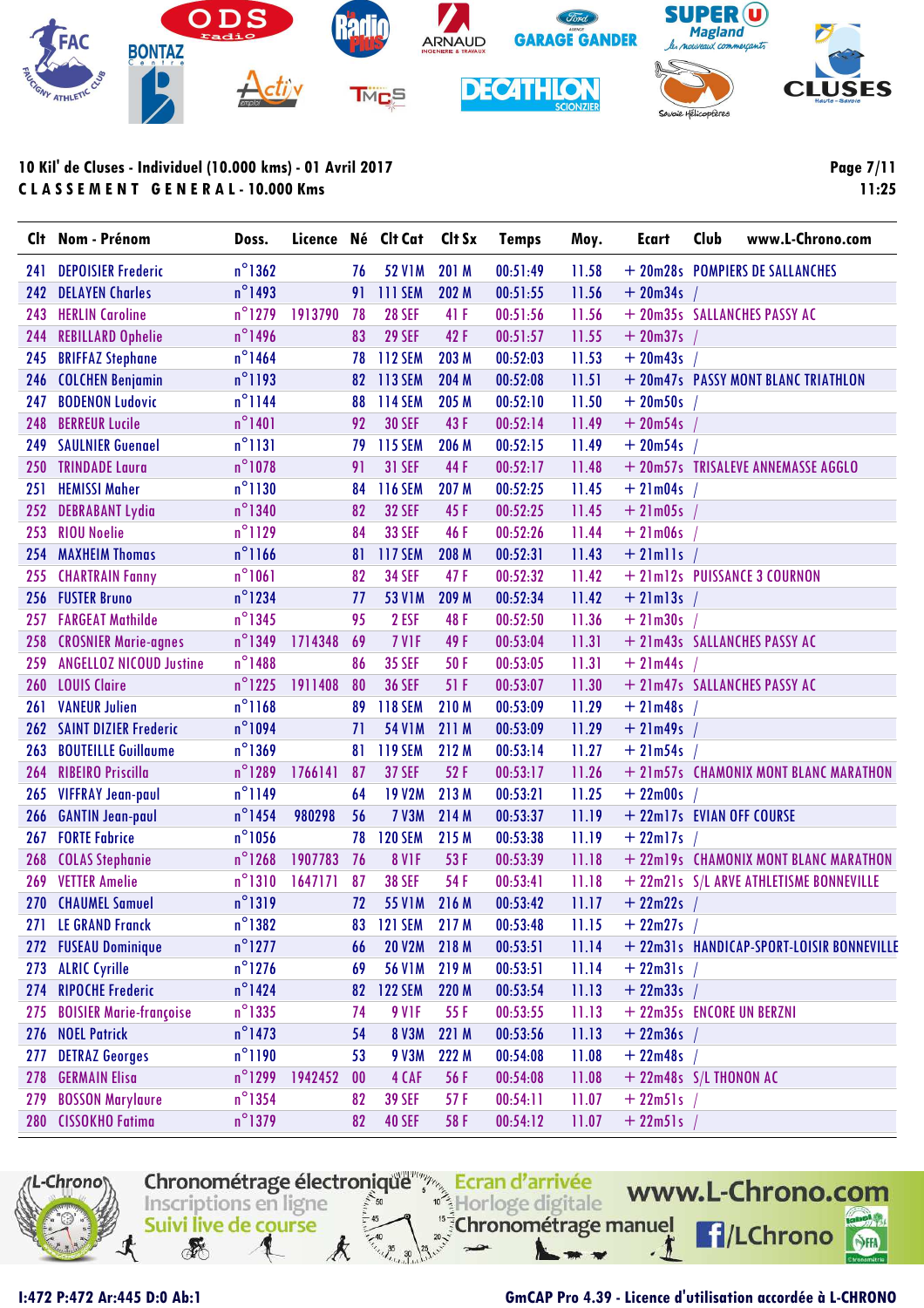

**Page 8/11 11:25**

| Clt        | Nom - Prénom                     | Doss.            | Licence Né Clt Cat |    |                   | Clt Sx | <b>Temps</b> | Moy.  | <b>Ecart</b>      | Club<br>www.L-Chrono.com            |
|------------|----------------------------------|------------------|--------------------|----|-------------------|--------|--------------|-------|-------------------|-------------------------------------|
| 281        | <b>DUFOUR Lydie</b>              | $n^{\circ}$ 1373 |                    | 82 | 41 SEF            | 59 F   | 00:54:12     | 11.07 | $+22m52s$         |                                     |
| 282        | <b>GIRERD Sophie</b>             | $n^{\circ}$ 1035 |                    | 82 | 42 SEF            | 60F    | 00:54:14     | 11.06 | $+22m54s$         |                                     |
| 283        | <b>MOURIER Nadine</b>            | $n^{\circ}1165$  |                    | 73 | <b>10 V1F</b>     | 61 F   | 00:54:15     | 11.06 | $+22m55s$         |                                     |
| 284        | <b>QUATREHOMME Adrien</b>        | $n^{\circ}$ 1483 |                    | 98 | 3 JUM             | 223 M  | 00:54:16     | 11.06 | $+22m56s$         |                                     |
| 285        | <b>SAVOYE Stephane</b>           | $n^{\circ}1261$  |                    | 76 | <b>57 V1M</b>     | 224 M  | 00:54:31     | 11.01 | $+ 23$ mlls       |                                     |
| 286        | <b>BAUDIN Caroline</b>           | $n^{\circ}$ 1393 | 1950521            | 83 | <b>43 SEF</b>     | 62F    | 00:54:33     | 11.00 |                   | + 23m12s SALLANCHES PASSY AC        |
| 287        | <b>BURGHOLZER Lucien</b>         | $n^{\circ}1182$  |                    | 41 | <b>2 V4M</b>      | 225 M  | 00:54:44     | 10.96 | $+23m24s$         |                                     |
| 288        | <b>FERNOUX Lea</b>               | $n^{\circ}$ 1237 |                    | 79 | <b>44 SEF</b>     | 63F    | 00:54:48     | 10.95 | $+23m28s$         |                                     |
| 289        | <b>CERQUEIRA Olivier</b>         | $n^{\circ}1127$  |                    | 82 | <b>123 SEM</b>    | 226M   | 00:54:59     | 10.92 |                   | + 23m38s PASSY MONT BLANC TRIATHLON |
| 290        | <b>COIN Marie</b>                | n°1099           |                    | 72 | 11 VIF            | 64F    | 00:55:03     | 10.90 | $+ 23m42s$ /      |                                     |
| 291        | <b>OLIVERIO Antonio</b>          | $n^{\circ}$ 1330 |                    | 53 | <b>10 V3M</b>     | 227 M  | 00:55:05     | 10.89 | + 23m45s LES DURS |                                     |
| 292        | <b>GRANADOS Clement</b>          | $n^{\circ}$ 1466 |                    | 95 | 10 <sub>ESM</sub> | 228 M  | 00:55:13     | 10.87 | $+ 23m52s$ /      |                                     |
| 293        | <b>BOSSARD Jean-christophe</b>   | $n^{\circ}$ 1145 |                    | 69 | <b>58 V1M</b>     | 229 M  | 00:55:14     | 10.87 | $+23m53s$         |                                     |
| 294        | <b>CHARRON Bernard</b>           | $n^{\circ}$ 1295 | 1549581            | 72 | <b>59 V1M</b>     | 230 M  | 00:55:38     | 10.79 | + 24m18s CLUSES   |                                     |
| 295        | <b>VERMEERSCH Vanessa</b>        | $n^{\circ}$ 1308 |                    | 78 | <b>45 SEF</b>     | 65F    | 00:55:41     | 10.78 | $+ 24m21s$        |                                     |
| 296        | <b>RAYNAUD Charlotte</b>         | $n^{\circ}$ 1317 | 1907505            | 88 | <b>46 SEF</b>     | 66F    | 00:55:42     | 10.77 |                   | + 24m21s FAUCIGNY ATHLETIC CLUB     |
| 297        | <b>GUER Alice</b>                | $n^{\circ}$ 1350 |                    | 76 | $12$ VIF          | 67F    | 00:55:46     | 10.76 | $+ 24m25s$ /      |                                     |
| 298        | <b>MACRI Laurent</b>             | $n^{\circ}$ 1346 |                    | 65 | <b>21 V2M</b>     | 231 M  | 00:55:46     | 10.76 |                   | + 24m26s ARVE ENFANT AUTISME        |
| 299        | <b>DUBOIS BROUTIN Christelle</b> | $n^{\circ}$ 1245 | 1925501            | 73 | <b>13 V1F</b>     | 68F    | 00:55:48     | 10.76 |                   | + 24m27s SALLANCHES PASSY AC        |
| <b>300</b> | <b>GUILLEMOT Pierre</b>          | $n^{\circ}$ 1360 | 1956405            | 64 | <b>22 V2M</b>     | 232 M  | 00:55:53     | 10.74 |                   | + 24m33s SALLANCHES PASSY AC        |
| 301        | DE WAEGENEIRE Andis              | $n^{\circ}$ 1384 |                    | 87 | <b>47 SEF</b>     | 69F    | 00:56:04     | 10.70 | $+ 24m43s$        |                                     |
| 302        | <b>ROUDIER Remi</b>              | $n^{\circ}$ 1272 |                    | 91 | <b>124 SEM</b>    | 233 M  | 00:56:08     | 10.69 | $+ 24m47s$ /      |                                     |
| 303        | <b>PERRET Myriam</b>             | $n^{\circ}$ 1329 | 1945638            | 89 | 48 SEF            | 70F    | 00:56:19     | 10.66 |                   | + 24m58s SALLANCHES PASSY AC        |
| 304        | <b>LANDRY Romain</b>             | $n^{\circ}$ 1305 |                    | 85 | <b>125 SEM</b>    | 234 M  | 00:56:27     | 10.63 | $+25m06s$         |                                     |
| 305        | <b>BEAUVALLET Anyck</b>          | $n^{\circ}$ 1440 |                    | 69 | <b>14 V1F</b>     | 71F    | 00:56:30     | 10.62 |                   | + 25m10s AUTOUR LYNETT              |
| 306        | <b>GERVAIS Nicolas</b>           | $n^{\circ}$ 1487 |                    | 80 | <b>126 SEM</b>    | 235 M  | 00:56:30     | 10.62 | $+25$ ml0s /      |                                     |
| 307        | <b>RODA Kevin</b>                | $n^{\circ}$ 1412 |                    | 90 | <b>127 SEM</b>    | 236 M  | 00:56:33     | 10.61 | $+25m13s$ WAOUH   |                                     |
| 308        | <b>GUEDON Cindy</b>              | $n^{\circ}$ 1306 |                    | 76 | <b>15 VIF</b>     | 72F    | 00:56:34     | 10.61 | $+25$ ml4s        |                                     |
| 309        | <b>AVERSANO Marie-laure</b>      | $n^{\circ}$ 1202 |                    | 65 | 4 V2F             | 73 F   | 00:56:37     | 10.60 | $+25$ ml6s /      |                                     |
| 310        | <b>COLLOMB Stephanie</b>         | $n^{\circ}$ 1097 |                    | 72 | <b>16 V1F</b>     | 74F    | 00:56:43     | 10.58 | $+ 25m23s$        |                                     |
|            | 311 KESSLER Aline                | $n^{\circ}$ 1485 |                    | 85 | <b>49 SEF</b>     | 75 F   | 00:56:49     | 10.56 | $+25m28s$ /       |                                     |
|            | 312 GUESTRE David                | $n^{\circ}$ 1263 |                    | 76 | <b>60 V1M</b>     | 237 M  | 00:56:49     | 10.56 | $+25m29s$         |                                     |
|            | 313 CHAROY Celine                | $n^{\circ}$ 1246 |                    | 88 | <b>50 SEF</b>     | 76 F   | 00:56:54     | 10.55 | $+ 25m34s$        |                                     |
|            | 314 AGUILAR Paula                | $n^{\circ}$ 1152 |                    | 88 | <b>51 SEF</b>     | 77F    | 00:56:54     | 10.54 | $+ 25m34s$ /      |                                     |
|            | 315 EXTREMERA-PEZET Gwladys      | $n^{\circ}$ 1162 |                    | 78 | <b>52 SEF</b>     | 78 F   | 00:56:55     | 10.54 |                   | + 25m34s CNSRC NATATION             |
|            | 316 BOISIER Jean-michel          | $n^{\circ}$ 1304 |                    | 69 | <b>61 V1M</b>     | 238 M  | 00:56:56     | 10.54 | $+25m35s$ /       |                                     |
|            | 317 MÉRÉO Corinne                | $n^{\circ}$ 1177 |                    | 69 | 17 V1F            | 79 F   | 00:56:57     | 10.54 | $+25m36s$         |                                     |
|            | 318 DENIS Sebastien              | $n^{\circ}1122$  |                    | 71 | <b>62 V1M</b>     | 239 M  | 00:56:58     | 10.53 | $+25m37s$         |                                     |
|            | <b>319 HOVELYNCK Manon</b>       | $n^{\circ}$ 1218 |                    | 87 | <b>53 SEF</b>     | 80 F   | 00:56:58     | 10.53 | $+25m38s$         |                                     |
|            | 320 CHARLOU Laure                | $n^{\circ}$ 1063 | 1342138            | 84 | <b>54 SEF</b>     | 81 F   | 00:57:05     | 10.51 |                   | + 25m45s FAUCIGNY ATHLETIC CLUB     |



### **I:472 P:472 Ar:445 D:0 Ab:1 GmCAP Pro 4.39 - Licence d'utilisation accordée à L-CHRONO**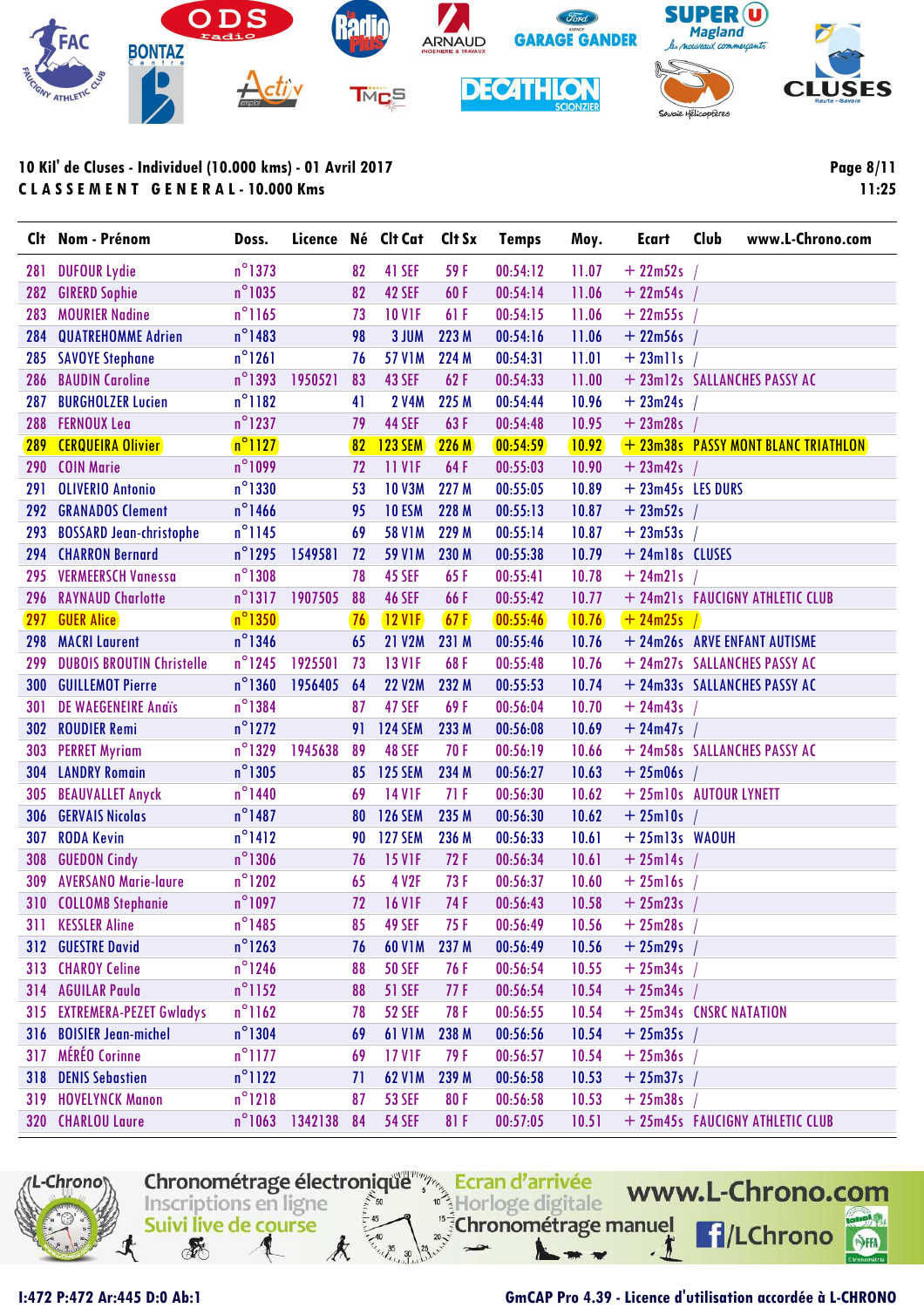

|     | Clt Nom - Prénom               | Doss.            | Licence Né Clt Cat |    |                        | Clt Sx | <b>Temps</b> | Moy.  | <b>Ecart</b>     | Club<br>www.L-Chrono.com                |
|-----|--------------------------------|------------------|--------------------|----|------------------------|--------|--------------|-------|------------------|-----------------------------------------|
| 321 | <b>ARMATTAFET Catherine</b>    | $n^{\circ}$ 1447 |                    | 77 | <b>18 VIF</b>          | 82F    | 00:57:09     | 10.50 | $+25m49s$        |                                         |
| 322 | <b>MARIE Maeva</b>             | $n^{\circ}$ 1253 |                    | 87 | <b>55 SEF</b>          | 83F    | 00:57:17     | 10.48 | $+25m56s$        |                                         |
| 323 | <b>GERARDI Damien</b>          | $n^{\circ}$ 1402 | 1928803            | 79 | <b>128 SEM</b>         | 240 M  | 00:57:32     | 10.43 |                  | + 26m12s FAUCIGNY ATHLETIC CLUB         |
| 324 | <b>BRIFFOD Caroline</b>        | $n^{\circ}$ 1449 |                    | 76 | <b>19 V1F</b>          | 84F    | 00:57:34     | 10.42 | $+ 26$ ml4s /    |                                         |
| 325 | <b>MAHEU Clotilde</b>          | $n^{\circ}$ 1201 |                    | 93 | <b>56 SEF</b>          | 85F    | 00:57:44     | 10.39 | $+ 26m24s$ /     |                                         |
| 326 | <b>PIERSON Beatrice</b>        | $n^{\circ}$ 1254 | 1925497            | 73 | <b>20 V1F</b>          | 86F    | 00:57:47     | 10.39 |                  | + 26m26s SALLANCHES PASSY AC            |
| 327 | <b>BOURSE Laura</b>            | $n^{\circ}$ 1339 |                    | 84 | <b>57 SEF</b>          | 87F    | 00:57:47     | 10.39 | $+26m26s$ /      |                                         |
| 328 | <b>FONTAINE Cyril</b>          | $n^{\circ}$ 1484 |                    | 79 | <b>129 SEM</b>         | 241 M  | 00:57:47     | 10.38 | $+ 26m27s$       |                                         |
|     | 329 VIFFRAY Carole-anne        | $n^{\circ}$ 1150 |                    | 91 | <b>58 SEF</b>          | 88F    | 00:57:59     | 10.35 | $+ 26m39s$       |                                         |
|     | <b>330 HARRANG Estelle</b>     | $n^{\circ}$ 1179 | 1832956            | 86 | <b>59 SEF</b>          | 89F    | 00:58:00     | 10.35 |                  | + 26m40s LES FOULEES CHABLAISIENNES     |
| 331 | <b>LAMATIERE Sandrine</b>      | $n^{\circ}$ 1194 |                    | 71 | <b>21 V1F</b>          | 90F    | 00:58:25     | 10.27 | $+ 27m05s$ /     |                                         |
|     | 332 BAUDET Bernard             | $n^{\circ}$ 1312 |                    | 45 | 3 V4M                  | 242 M  | 00:58:25     | 10.27 | $+27m05s$ ACF 74 |                                         |
| 333 | <b>GAUTHIER Frederic</b>       | $n^{\circ}$ 1303 |                    | 78 | <b>130 SEM</b>         | 243 M  | 00:58:26     | 10.27 | $+27m05s$ /      |                                         |
| 334 | <b>DUCHAUSSOIR Clementine</b>  | $n^{\circ}1411$  |                    | 92 | <b>60 SEF</b>          | 91F    | 00:58:26     | 10.27 | $+ 27m05s$       |                                         |
| 335 | <b>ROUDIER David</b>           | $n^{\circ}$ 1271 |                    | 86 | <b>131 SEM</b>         | 244 M  | 00:58:41     | 10.22 | $+27m21s$        |                                         |
| 336 | <b>BIBOLLET Carole</b>         | $n^{\circ}$ 1059 |                    | 70 | <b>22 V1F</b>          | 92 F   | 00:58:41     | 10.22 | $+ 27m21s$       |                                         |
| 337 | <b>PAPETTI VILTARD Sophie</b>  | $n^{\circ}1091$  |                    | 67 | 5 V2F                  | 93F    | 00:58:49     | 10.20 | $+27m28s$        |                                         |
|     | 338 VILTARD Claude             | $n^{\circ}$ 1428 |                    | 66 | <b>23 V2M</b>          | 245 M  | 00:58:49     | 10.20 | $+27m29s$        |                                         |
| 339 | <b>CHETAIL Sebastien</b>       | $n^{\circ}$ 1239 |                    | 79 | <b>132 SEM</b>         | 246 M  | 00:58:56     | 10.18 | $+27m36s$        |                                         |
| 340 | <b>CHETAIL Sevrine</b>         | $n^{\circ}$ 1240 |                    | 80 | <b>61 SEF</b>          | 94 F   | 00:58:57     | 10.18 | $+27m37s$ /      |                                         |
| 341 | <b>FROMAGE Nathalie</b>        | $n^{\circ}$ 1338 |                    | 90 | <b>62 SEF</b>          | 95F    | 00:59:08     | 10.15 | $+ 27m48s$       |                                         |
|     | <b>342 DEBRABANT Laure</b>     | $n^{\circ}$ 1342 |                    | 81 | <b>63 SEF</b>          | 96 F   | 00:59:20     | 10.11 | $+28m00s$        |                                         |
| 343 | <b>DEBRABANT John</b>          | $n^{\circ}$ 1341 |                    | 78 | <b>133 SEM</b>         | 247 M  | 00:59:22     | 10.11 | $+28m01s$        |                                         |
|     | 344 LOUVION Karine             | $n^{\circ}$ 1419 |                    | 74 | <b>23 V1F</b>          | 97F    | 00:59:25     | 10.10 |                  | + 28m05s LES PRINCESSES DE ST EX        |
| 345 | <b>GONCALEVES Carla</b>        | $n^{\circ}$ 1472 |                    | 71 | <b>24 V1F</b>          | 98 F   | 00:59:27     | 10.09 | $+ 28m07s$       |                                         |
|     | <b>346 GENDREAU Claire</b>     | $n^{\circ}$ 1238 |                    | 81 | <b>64 SEF</b>          | 99 F   | 00:59:30     | 10.09 | $+ 28m09s$       |                                         |
|     | <b>347 GHENO ROCHELLE Anne</b> | $n^{\circ}$ 1453 |                    | 74 | <b>25 V1F</b>          | 100F   | 00:59:30     | 10.09 | $+ 28m09s$       |                                         |
| 348 | <b>DEPERRAZ Christelle</b>     | $n^{\circ}$ 1070 |                    | 81 | <b>65 SEF</b>          | 101 F  | 00:59:41     | 10.05 | $+$ 28m21s /     |                                         |
| 349 | <b>WISNIEWSKI Frank</b>        | $n^{\circ}$ 1363 | 1704569            | 67 | <b>24 V2M</b>          | 248 M  | 00:59:53     | 10.02 |                  | + 28m32s SALLANCHES PASSY AC            |
|     | 350 CHESNEY Michel             | $n^{\circ}$ 1037 |                    | 48 | 11 V3M                 | 249 M  | 01:00:00     | 10.00 | $+ 28m39s$       |                                         |
|     | <b>351 DONNE Cecile</b>        | $n^{\circ}$ 1425 |                    |    | <b>75</b> 26 VIF 102 F |        | [01:00:07]   | 9.98  |                  | +28m46s PASSY MONT BLANC TRIATHLON      |
|     | 352 FATMI Mehdi                | $n^{\circ}$ 1082 |                    |    | 87 134 SEM 250 M       |        | 01:00:23     | 9.94  | $+ 29m03s$ /     |                                         |
|     | 353 GELDRON Stephane           | $n^{\circ}$ 1196 |                    | 71 | <b>63 V1M</b>          | 251 M  | 01:00:24     | 9.93  | $+ 29m04s$       |                                         |
|     | 354 GIRAUD Julie               | $n^{\circ}$ 1171 |                    | 86 | <b>66 SEF</b>          | 103F   | 01:00:37     | 9.90  | $+ 29$ ml7s /    |                                         |
|     | 355 GILBERT Hervelyne          | $n^{\circ}$ 1119 |                    | 86 | <b>67 SEF</b>          | 104F   | 01:00:48     | 9.87  | $+29m28s$        |                                         |
|     | 356 FATMI Vanessa              | $n^{\circ}$ 1085 |                    | 91 | <b>68 SEF</b>          | 105F   | 01:00:57     | 9.84  | $+29m37s$        |                                         |
|     | <b>357 PERROLLAZ Florence</b>  | $n^{\circ}$ 1126 |                    | 82 | <b>69 SEF</b>          | 106F   | 01:01:11     | 9.81  | $+29m50s$        |                                         |
|     | 358 VASSAL Pierre              | $n^{\circ}$ 1448 |                    | 69 | 64 V1M                 | 252 M  | 01:01:13     | 9.80  | $+29m53s$        |                                         |
|     | <b>359 DACQUIN Fanny</b>       | $n^{\circ}$ 1224 |                    | 86 | <b>70 SEF</b>          | 107F   | 01:01:14     | 9.80  | $+29m54s$        |                                         |
|     | <b>360 CARRIER Chantal</b>     | $n^{\circ}$ 1231 | 1923231            | 63 | 6 V2F                  | 108F   | 01:01:22     | 9.78  |                  | + 30m02s S/L ARVE ATHLETISME BONNEVILLE |



I:472 P:472 Ar:445 D:0 Ab:1

### GmCAP Pro 4.39 - Licence d'utilisation accordée à L-CHRONO

Page 9/11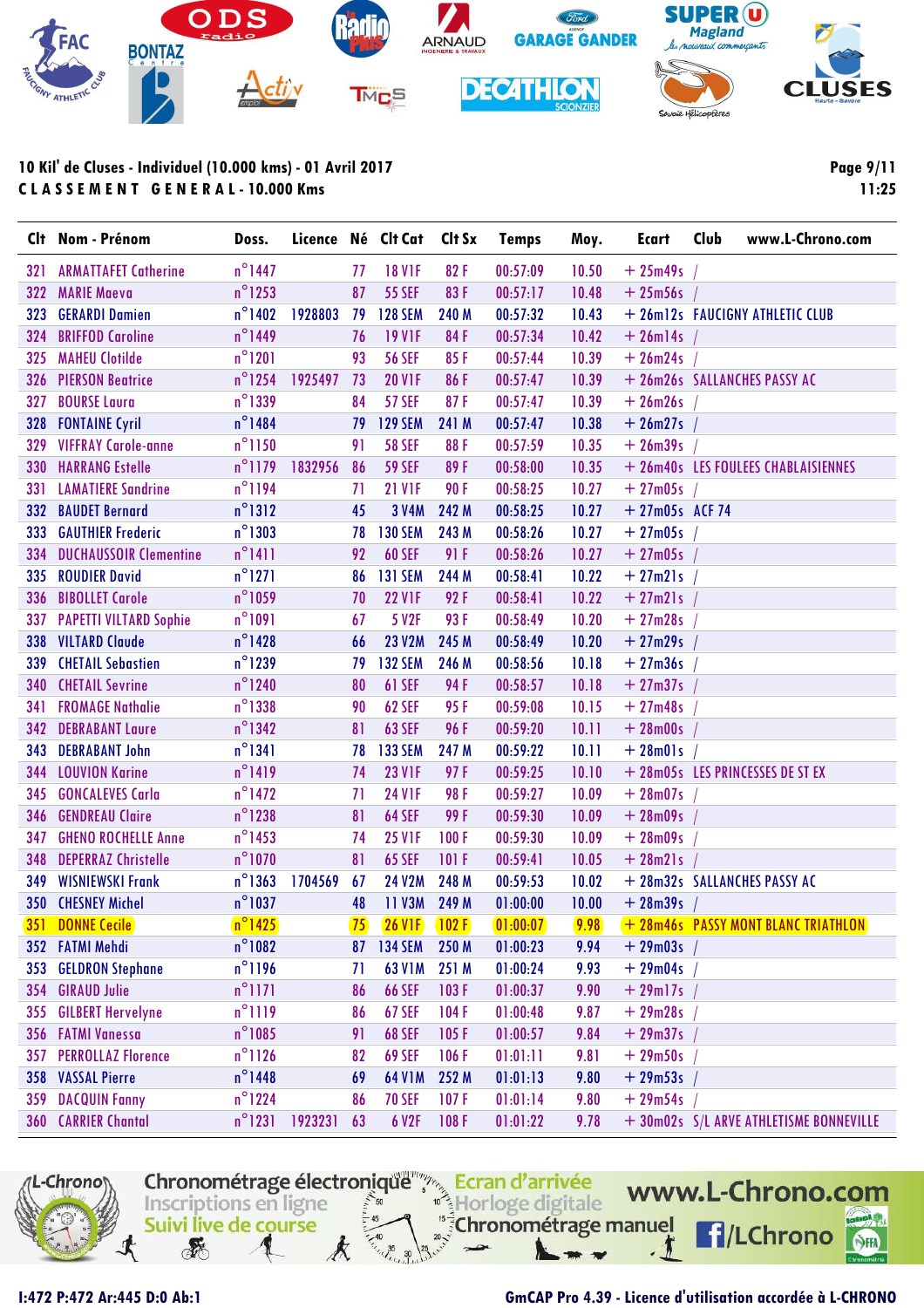

| Clt | Nom - Prénom                      | Doss.            |         |    | Licence Né Clt Cat | Clt Sx | <b>Temps</b> | Moy. | <b>Ecart</b>        | Club<br>www.L-Chrono.com                 |
|-----|-----------------------------------|------------------|---------|----|--------------------|--------|--------------|------|---------------------|------------------------------------------|
| 361 | <b>FALLETTO Claire</b>            | $n^{\circ}1211$  |         | 82 | <b>71 SEF</b>      | 109F   | 01:01:27     | 9.77 | $+30m06s$           |                                          |
| 362 | <b>BACH Ingrid</b>                | $n^{\circ}$ 1230 |         | 91 | <b>72 SEF</b>      | 110F   | 01:01:29     | 9.76 | $+30m09s$           |                                          |
| 363 | <b>GUERIN Lea</b>                 | $n^{\circ}$ 1159 | 1893406 | 91 | <b>73 SEF</b>      | 111F   | 01:01:33     | 9.75 |                     | + 30m12s FAUCIGNY ATHLETIC CLUB          |
| 364 | <b>NOTELET Elise</b>              | $n^{\circ}$ 1232 |         | 92 | <b>74 SEF</b>      | 112F   | 01:01:33     | 9.75 |                     | + 30m13s LES ALLIGATORS SEYNOD TRIATHLON |
| 365 | <b>LEROY Emmanuelle</b>           | $n^{\circ}$ 1366 | 1873328 | 81 | <b>75 SEF</b>      | 113F   | 01:01:34     | 9.75 |                     | + 30m13s LES FOULEES CHABLAISIENNES      |
| 366 | <b>LEGER Veronique</b>            | $n^{\circ}$ 1482 |         | 74 | <b>27 V1F</b>      | 114F   | 01:01:42     | 9.72 | $+30m22s$           |                                          |
| 367 | <b>DUMAZ Nathalie</b>             | $n^{\circ}$ 1033 |         | 71 | <b>28 V1F</b>      | 115F   | 01:01:54     | 9.70 | $+30m33s$           |                                          |
| 368 | <b>HAMEAU Angelique</b>           | $n^{\circ}1101$  |         | 81 | <b>76 SEF</b>      | 116F   | 01:02:03     | 9.67 | $+30m43s$ /         |                                          |
| 369 | <b>KADOURI Anis</b>               | $n^{\circ}1060$  |         | 55 | <b>12 V3M</b>      | 253 M  | 01:02:17     | 9.63 | $+30m57s$ /         |                                          |
| 370 | <b>COISPEL Marion</b>             | $n^{\circ}$ 1415 |         | 88 | <b>77 SEF</b>      | 117F   | 01:02:18     | 9.63 | $+30m57s$           |                                          |
| 371 | <b>LEGON Caroline</b>             | $n^{\circ}$ 1055 |         | 73 | <b>29 V1F</b>      | 118F   | 01:02:20     | 9.63 | $+30m59s$           |                                          |
| 372 | <b>FOUREAUX Elodie</b>            | $n^{\circ}$ 1208 |         | 90 | <b>78 SEF</b>      | 119F   | 01:02:47     | 9.56 | $+31m26s$           |                                          |
| 373 | <b>ROSSI Helene</b>               | $n^{\circ}$ 1076 |         | 82 | <b>79 SEF</b>      | 120F   | 01:03:07     | 9.51 | $+31m47s$           |                                          |
| 374 | <b>SERRADORE Florence</b>         | $n^{\circ}$ 1077 |         | 80 | <b>80 SEF</b>      | 121F   | 01:03:09     | 9.50 | $+31m48s$           |                                          |
| 375 | <b>FURLAN Marylene</b>            | $n^{\circ}$ 1267 |         | 67 | <b>7 V2F</b>       | 122F   | 01:03:21     | 9.47 | $+32m00s$           |                                          |
| 376 | <b>BEAUCAMP Soizic</b>            | $n^{\circ}$ 1376 |         | 83 | <b>81 SEF</b>      | 123F   | 01:03:26     | 9.46 | $+32m06s$           |                                          |
| 377 | <b>NORMAND Solene</b>             | $n^{\circ}$ 1075 |         | 81 | <b>82 SEF</b>      | 124F   | 01:03:35     | 9.44 | $+32$ ml4s          |                                          |
| 378 | <b>DAUVE Chantal</b>              | $n^{\circ}$ 1477 |         | 74 | <b>30 V1F</b>      | 125F   | 01:03:35     | 9.44 | $+32$ ml5s          |                                          |
| 379 | <b>KIRAL Songul</b>               | $n^{\circ}$ 1105 |         | 77 | <b>31 V1F</b>      | 126F   | 01:03:49     | 9.40 | $+32m28s$           |                                          |
| 380 | <b>LUCAS Stephanie</b>            | $n^{\circ}$ 1235 |         | 80 | <b>83 SEF</b>      | 127F   | 01:03:54     | 9.39 | $+32m33s$           |                                          |
| 381 | <b>FAHRENHOLZ Helene</b>          | $n^{\circ}1120$  |         | 75 | <b>32 V1F</b>      | 128F   | 01:03:57     | 9.38 | $+32m36s$           |                                          |
| 382 | <b>PANGALLO Rosalie</b>           | $n^{\circ}$ 1057 |         | 80 | <b>84 SEF</b>      | 129F   | 01:03:58     | 9.38 | $+32m38s$           |                                          |
| 383 | <b>ULRICH Frederic</b>            | $n^{\circ}$ 1446 |         | 69 | 65 V1M             | 254 M  | 01:04:04     | 9.37 | $+32m43s$           |                                          |
| 384 | <b>DELETRAZ LE - NAOUR Sophie</b> | $n^{\circ}$ 1110 |         | 74 | <b>33 V1F</b>      | 130 F  | 01:04:04     | 9.37 | $+32m43s$           |                                          |
| 385 | <b>SAULNIER Max</b>               | $n^{\circ}$ 1155 |         | 56 | 13 V3M             | 255 M  | 01:04:10     | 9.35 | $+32m50s$           |                                          |
| 386 | <b>FERU Frederique</b>            | $n^{\circ}1081$  |         | 62 | <b>8 V2F</b>       | 131 F  | 01:04:10     | 9.35 | $+32m50s$           |                                          |
| 387 | <b>BENTO Isabelle</b>             | $n^{\circ}1092$  |         | 72 | <b>34 V1F</b>      | 132 F  | 01:04:15     | 9.34 | $+32m55s$           |                                          |
| 388 | <b>CARRIER Fabienne</b>           | $n^{\circ}$ 1133 |         | 65 | 9 V2F              | 133 F  | 01:04:15     | 9.34 | $+32m55s$           |                                          |
| 389 | <b>RODET Ernesty</b>              | $n^{\circ}1026$  |         | 69 | 66 V1M             | 256 M  | 01:04:17     | 9.34 | $+32m56s$           |                                          |
| 390 | <b>RODET Maurane</b>              | $n^{\circ}$ 1392 |         | 00 | 5 CAF              | 134 F  | 01:04:17     | 9.33 | $+32m57s$ /         |                                          |
|     | <b>391 IRADKHAN Laurence</b>      | $n^{\circ}$ 1479 |         | 73 | 35 V1F             | 135F   | 01:04:17     | 9.33 | $+32m57s$ /         |                                          |
|     | 392 AISSAOUI Kemel                | $n^{\circ}1416$  |         | 66 | 25 V2M 257 M       |        | 01:04:20     | 9.33 | $+33 \text{m00s}$ / |                                          |
| 393 | <b>BONETTI Carole</b>             | $n^{\circ}$ 1203 |         | 79 | <b>85 SEF</b>      | 136 F  | 01:04:33     | 9.30 | $+33$ ml3s /        |                                          |
| 394 | <b>SAUGER Veronique</b>           | $n^{\circ}$ 1406 |         | 67 | <b>10 V2F</b>      | 137F   | 01:04:38     | 9.28 | $+33$ ml8s /        |                                          |
| 395 | <b>BAIS Laurentte</b>             | $n^{\circ}1106$  |         | 63 | 11 V <sub>2F</sub> | 138 F  | 01:04:40     | 9.28 |                     | + 33m20s ECOLE DE MARNAZ                 |
| 396 | <b>RENAND Gregory</b>             | $n^{\circ}$ 1445 |         | 73 | <b>67 V1M</b>      | 258 M  | 01:05:32     | 9.16 | $+34$ ml2s /        |                                          |
| 397 | <b>LACOMBE Claire</b>             | $n^{\circ}$ 1062 |         | 83 | <b>86 SEF</b>      | 139F   | 01:05:45     | 9.13 |                     | + 34m25s PUISSANCE 3 COURNON             |
| 398 | <b>FAVRET Melanie</b>             | $n^{\circ}$ 1137 |         | 85 | <b>87 SEF</b>      | 140 F  | 01:05:46     | 9.12 | $+34m25s$           |                                          |
| 399 | <b>BLANCHET Linda</b>             | $n^{\circ}$ 1444 |         | 68 | <b>36 V1F</b>      | 141F   | 01:06:03     | 9.08 | $+34m43s$           |                                          |
|     | <b>400 VALLDECABRES Camille</b>   | $n^{\circ}$ 1221 |         | 00 | 6 CAF              | 142F   | 01:06:15     | 9.06 | $+34m55s$ /         |                                          |



I:472 P:472 Ar:445 D:0 Ab:1

### GmCAP Pro 4.39 - Licence d'utilisation accordée à L-CHRONO

Page 10/11